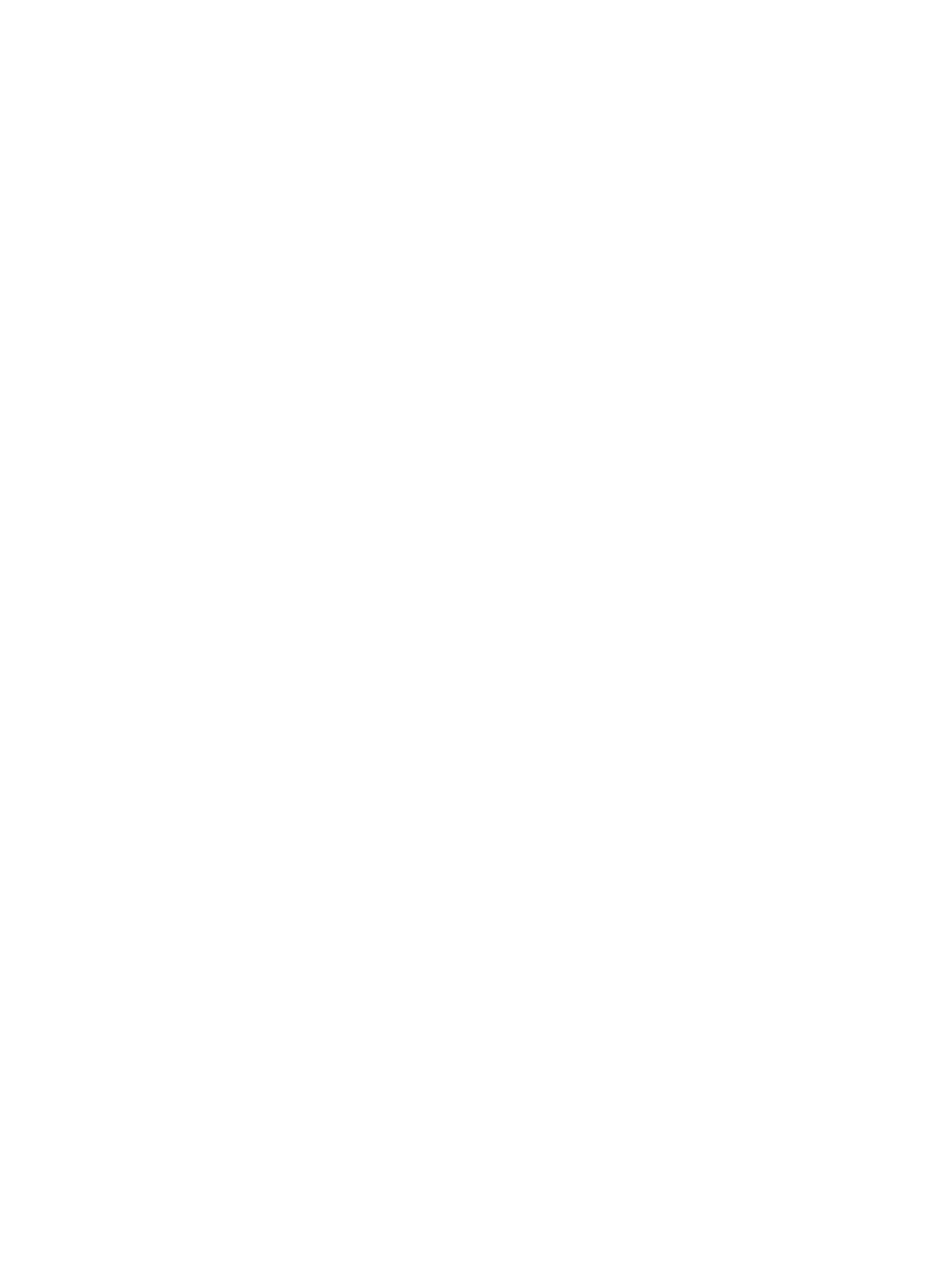# **Operational Guidelines**

## **Prevention, Screening and Control of Common Non-Communicable Diseases:**

Hypertension, Diabetes and **Common Cancers (Oral, Breast, Cervix)** 

(Part of Comprehensive Primary Health Care)

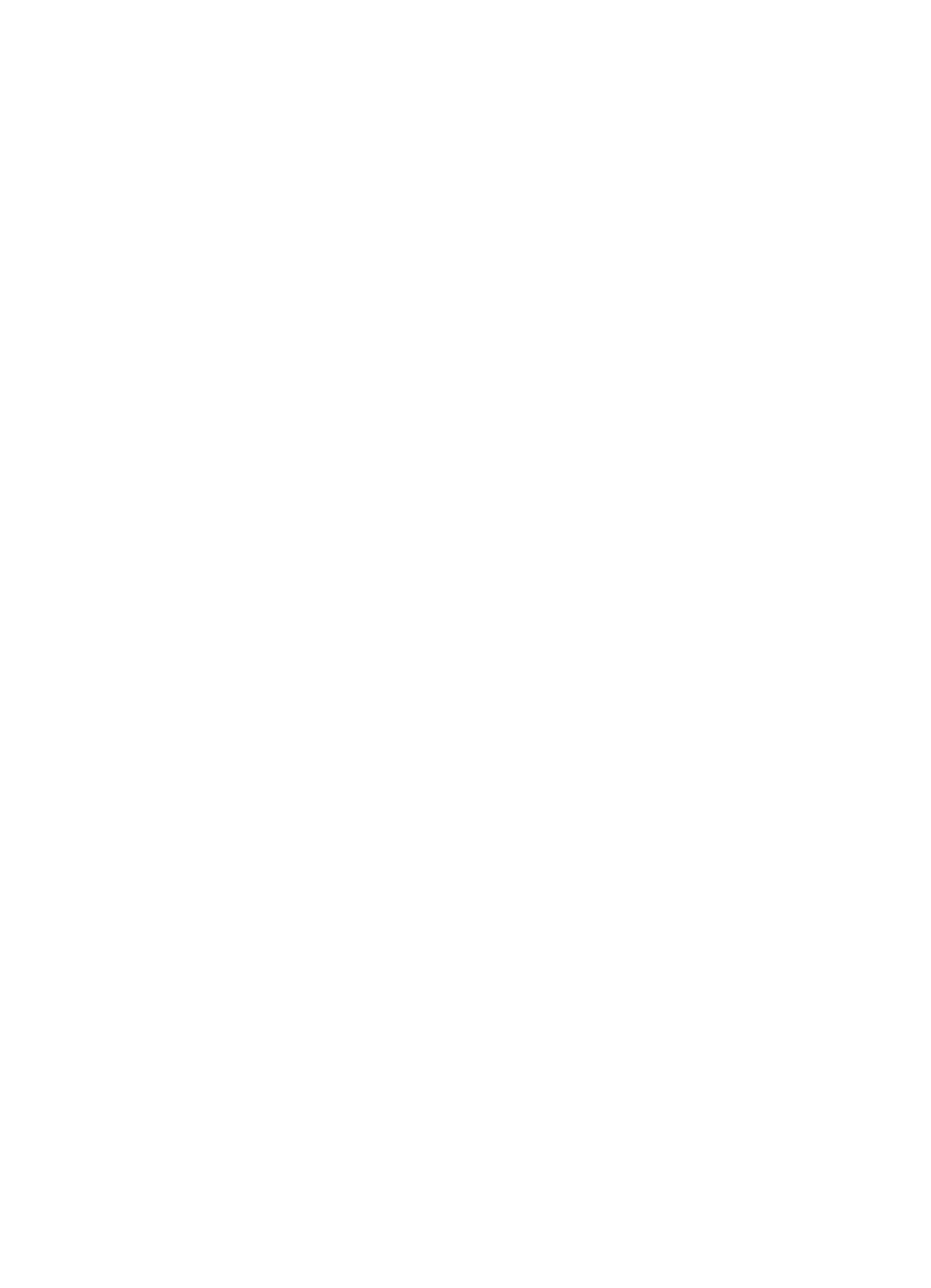

जगत प्रकाश नड्डा **Jagat Prakash Nadda** 



स्वास्थ्य एवं परिवार कल्याण मंत्री भारत सरकार Minister of Health & Family Welfare **Government of India** 

**Message**

Non-Communicable Diseases (NCDs) are increasingly posing major public health challenge due to high morbidity and mortality associated with these diseases in India. In particular, four diseases, viz., CVD, Diabetes, Cancer and Chronic Obstructive Pulmonary Disease, account for large morbidity and mortality due to NCDs.

2. Government of India is already implementing National Programme for Prevention and Control of Cancer, Diabetes, CVD and Stroke (NPCDCS) with the objective, inter alia, to increase awareness on risk factors, to set up infrastructure, like NCD clinics, Cardiac Care Units and to carry out opportunistic screening. For cancer, the focus is on Oral, Breast and Cervical Cancer. In May 2013, WHO finalied a Global Action Plan and Monitoring framework to prevent and control NCDs. India was the first Country to adopt the National Action Plan in Country's context with 10 targets and 21 indicators.

3. Early detection is an important strategy to prevent and control NCDs. To facilitate early detection, it is necessary that we provide facilities for screening and, thereafter, link the population found to be positive for the diseases with higher level health facilities, for confirmation and further treatment.

4. It is common knowledge that timely detection, diagnosis and treatment lead to reduction in morbidity and mortality arising from common NCDs. I am glad that the Ministry has taken initiative to prepare and disseminate guidelines for mass screening for Hypertension, Diabetes and Common Cancer. I am sure that the health workers at the field level will find the screening guidelines very useful and I hope that with these guidelines, early detection of common NCDs will get a fillip.

**CONTRACTOR (Jagat Prakash Nadda)**

348, ए-स्कंध, निर्माण भवन, नई दिल्ली-110011 348, A-Wing, Nirman Bhawan, New Delhi - 110011 Tele.: (O) +91-11-23061661, 23063513 Telefax: 23062358 E-mail: hfwminister@gov.in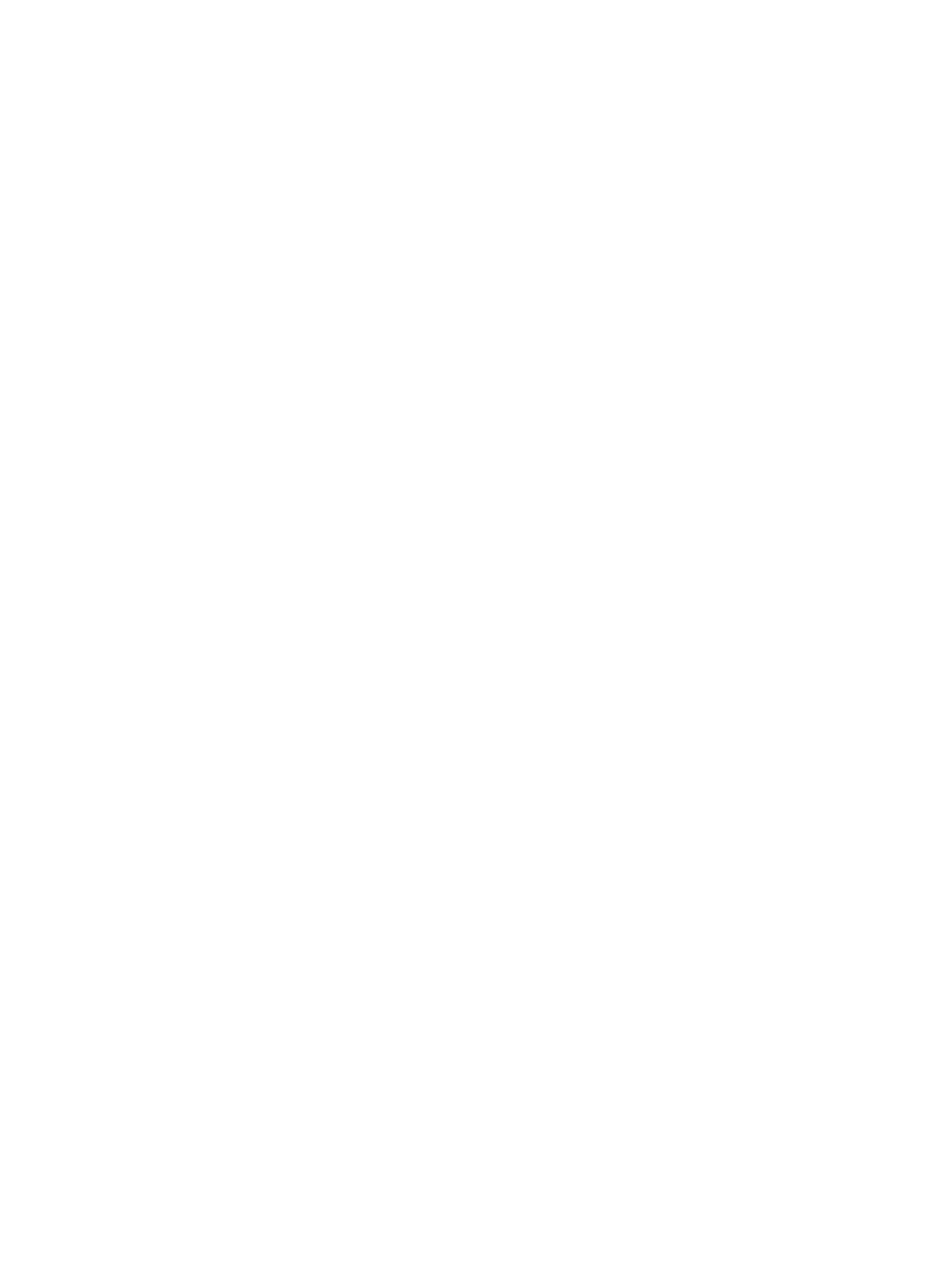



भारत सरकार स्वास्थ्य एवं परिवार कल्याण विभाग स्वास्थ्य एवं परिवार कल्याण मंत्रालय **Government of India** Department of Health and Family Welfare Ministry of Health & Family Welfare

#### **Message**

The spectre of Non Communicable Diseases (NCDs) looms large over India's health horizon, contributing to nearly three fifths of mortality and morbidity. They affect not only the economically productive adult age group, but also the elderly, which is a growing population. Some NCDs are asymptomatic in the early stages, with the result that most patients do not seek care, or even if they do come to the health facilities, they are missed by the system.

While we must make efforts for health promotion and primary prevention, early detection and adequate management is the key to controlling these diseases.

These guidelines work towards population basing of interventions for NCD that were initiated through the National Programme for the Prevention and Control of Cancer, Diabetes, Cardiovascular Diseases and Stroke (NPCDCS). The chronic nature of NCDs and the lack of interventions focused on ensuring a continuum of care from community to secondary care, results in a higher risk of financial vulnerability. The guidelines should be considered by states as a document that provides inputs to enable moving from a district and sub-district intervention to reaching the community, through the network of the public health system for NCD interventions focused on hypertension and diabetes.

The National Health Mission has supported substantial augmentation of infrastructure and human resources, particularly in the form of frontline workers- the ANM and the ASHA and these platforms need to be leveraged to implementing this effort.

Data for large scale surveys show that the use of services at the primary health care levels, namely at the sub centre and the PHCs is low, representing a significant missed opportunity. Providing screening facilities for common NCDs are likely to increase the use of these centres and improve access to the public health system.

I am happy to note that these guidelines set out with some level of detail, the contours for implementation, but retain significant flexibility, allowing states to adapt the guidelines to local contexts. I urge states to use these guidelines as a framework to move expeditiously towards adding NCDs to the basket of services being provided at the most peripheral levels.

**(B.P. Sharma)**

कमरा नं 156, ए-स्कंध, निर्माण भवन, नई दिल्ली-110011 Room No. 156, A-Wing, Nirman Bhawan, New Delhi-110011 Tele: (O) 011-23061863, Fax: 011-23061252, E-mail: secyhfw@gmail.com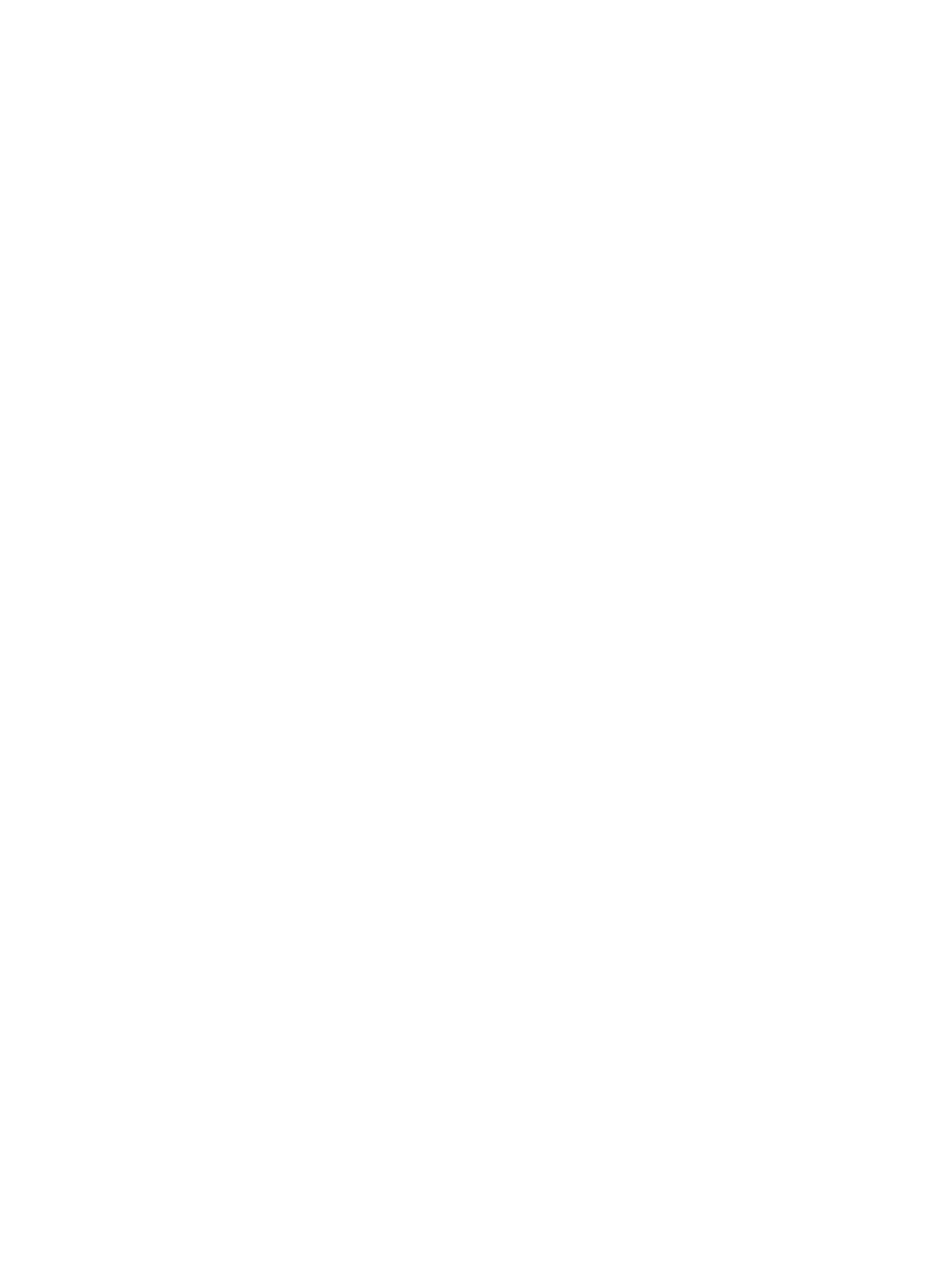

भारत सरकार स्वास्थ्य एवं परिवार कल्याण मंत्रालय स्वास्थ्य सेवा महानिदेशालय निर्माण भवन, नई दिल्ली-110 108

**GOVERNMENT OF INDIA** MINISTRY OF HEALTH & FAMILY WELFARE DIRECTORATE GENERAL OF HEALTH SERVICES NIRMAN BHAWAN, NEW DELHI-110 108 Tel: 23061063, 23061438 (O), 23061924 (F) E-mail : dghs@nic.in

21st June, 2016

#### **Message**

The launch of the National Programme for the Prevention and Control of Cancer, Diabetes, Cardiovascular Diseases and Stroke (NPCDCS) scheme in 2010, marked the shift in moving policies and programmes towards the emerging threat of non-communicable diseases. Today the programme is operational in nearly 468 districts of the country. We have also started the screening of diabetes and hypertension in 100 districts and so far more than 65 million people have been screened and now we are going to launch cancer screening programme especially Breast Cancer, Oral Cancer and Cervical Cancer.

I am happy to note that through these guidelines, the national Health Mission (NHM), building on the framework of the NPCDCS, is making an effort to expand the reach and coverage of the programme by integrating early detection and management of hypertension and diabetes into the service package at the most peripheral levels.

States have successfully demonstrated that focused efforts at tackling maternal and child health and communicable diseases have resulted in positive outcomes. We now need to replicate such determined attention to addressing noncommunicable disease. States should use this guideline to build upon the implementation of the NPCDCS while integrating into the health systems. The NPCDCS has demonstrated several useful lessons. We need to extend such learning to the periphery and ensure that patients who are detected are not lost to follow up, and that we are able to provide a continuum of care for patients with NCDs.

**(Dr. Jagdish Prasad)**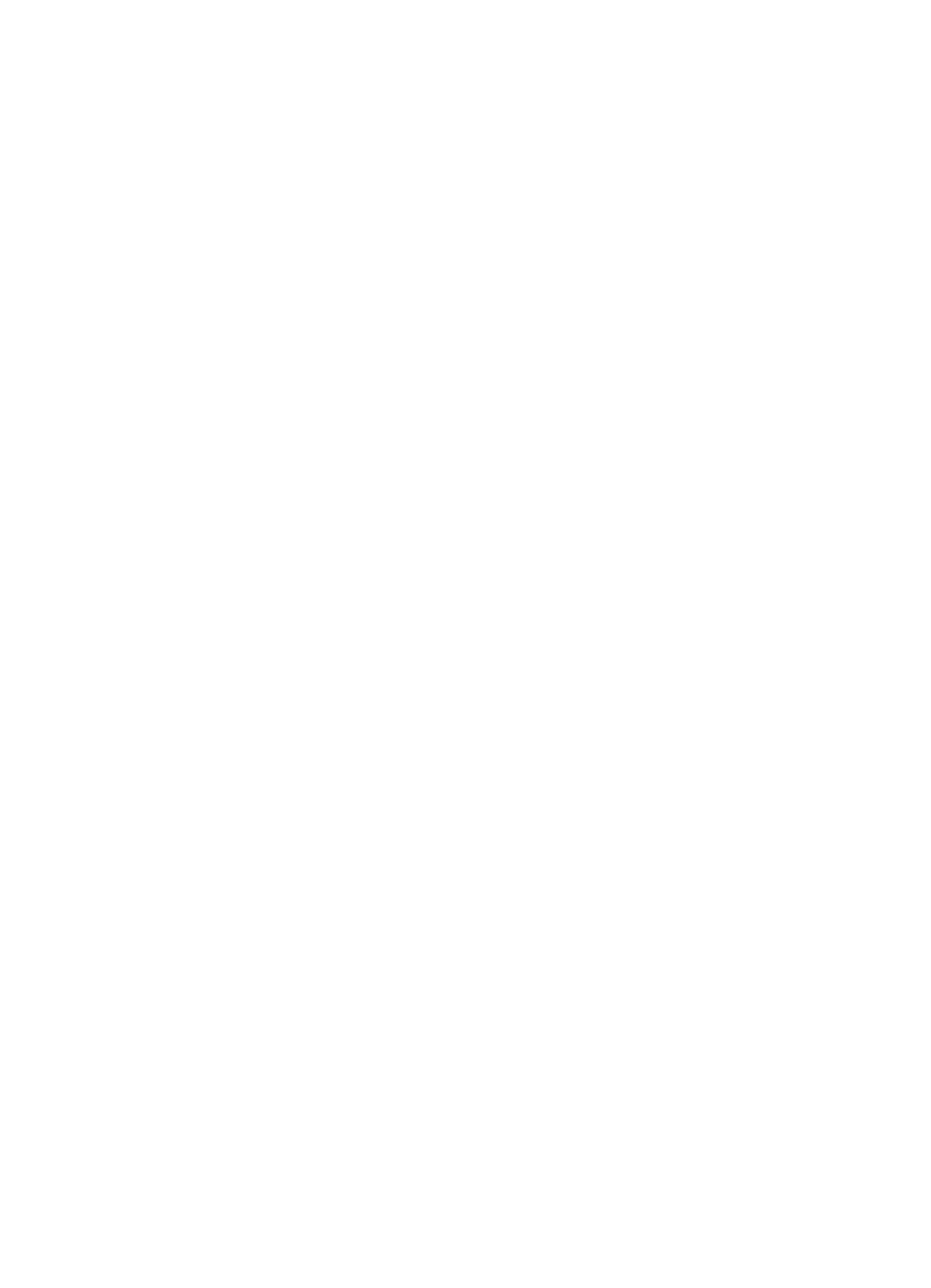

C.K. Mishra, IAS Additional Secretary & Mission Director, NHM Telefax: 23061066, 23063809 E-mail: asmd-mohfw@nic.in



भारत सरकार स्वास्थ्य एवं परिवार कल्याण मंत्रालय निर्माण भवन, नई दिल्ली - 110011 **GOVERNMENT OF INDIA** MINISTRY OF HEALTH & FAMILY WELFARE NIRMAN BHAVAN, NEW DELHI-110011

#### **Message**

The National Health Mission (NHM) provided the platform for health systems strengthening and thereby enabled several focused initiatives that resulted in the near universal coverage for several conditions related to Reproductive and Child Health and Communicable diseases. Given the contribution of Non Communicable Diseases (NCD) to mortality and morbidity, in rural and urban areas, our journey is far from over.

These guidelines represent an effort to enable states to integrate the early detection and management of NCDs programme in the context of the NHM. The aim is to integrate the intervention within a health systems framework rather than implement it as a vertical intervention. The MOHFW has also initiated support to states for comprehensive primary health care to be available at the level of the sub centre through a primary care team. The recent launch of the free drugs scheme and free diagnostics scheme and strengthening of secondary hospitals are all part of the comprehensive approach.

Non communicable diseases are complex conditions, associated with multiple comorbidities and require lifelong care. This guideline is the first of a series, to support states to effectively undertake programming for adding early detection and management for non-communicable diseases into the services offered at the sub- centre level. This will mean a paradigm shift and will need sensitization of service providers and programme managers, so that care for NCDs beyond diabetes and hypertension and move into providing more comprehensive primary health care.

One area that I would like to highlight is the need for us collectively improve our understanding on how well health systems adjust to urbanization. Our experience to date has been largely in rural areas, and we have with varying success, in NHM, tried to replicate this within urban contexts. In the case of NCD, this may not always yield expected results. States will need to test the feasibility of using these within the implementation structures of the National Urban Health Mission (NUHM) in urban areas, where the problem of NCD is high.

I urge states to use these guidelines as an instrument to test the feasibility of this approach, adapt the guidelines as necessary and most importantly provide feedback to us so that policy and programme modifications are based on field experience.

**(C.K. Mishra)**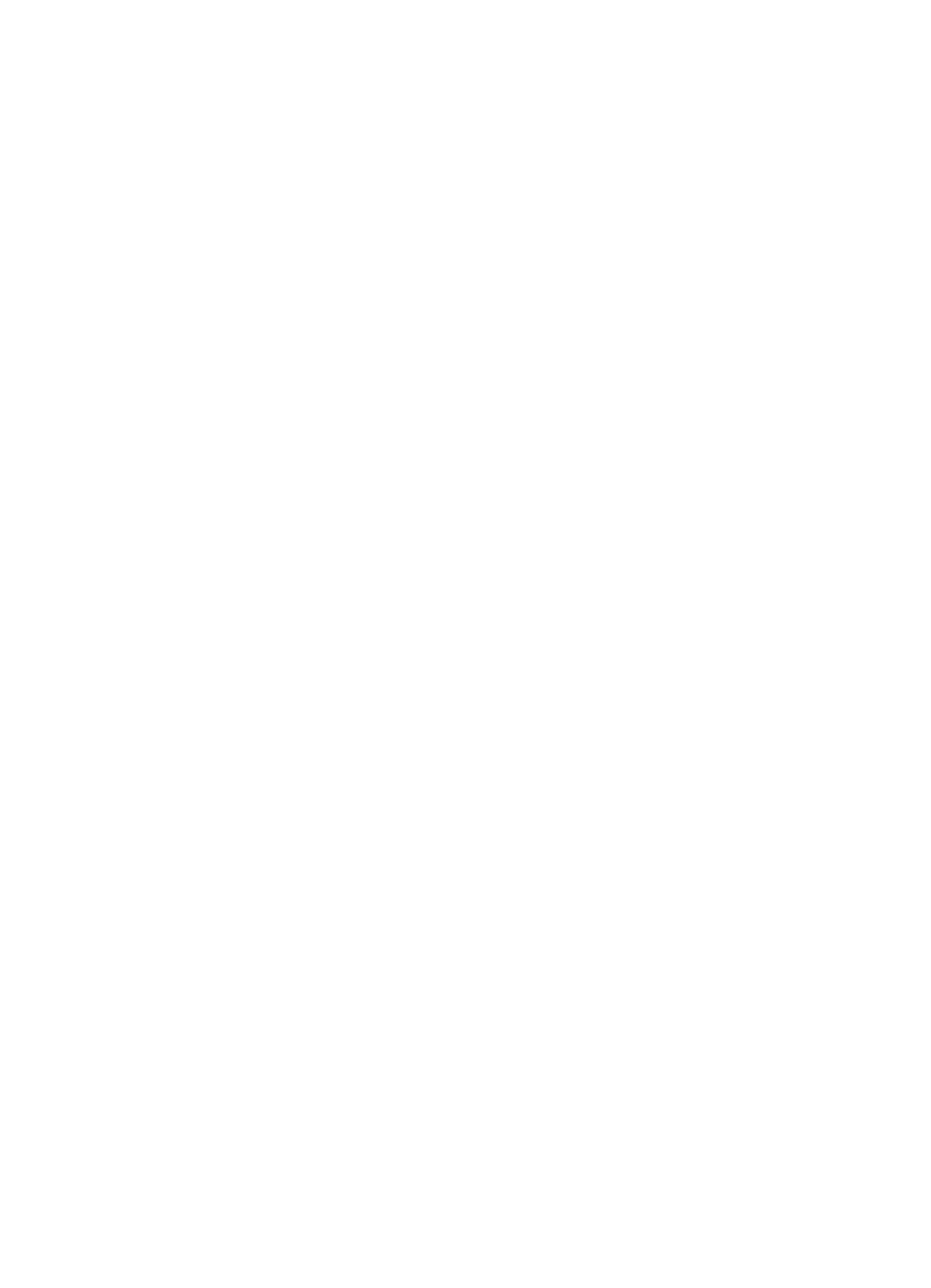

Arun Kumar Panda **Additional Secretary** Tele: 23063155 Telefax: 23063156 E-mail : arun.panda@nic.in



भारत सरकार स्वास्थ्य एवं परिवार कल्याण मंत्रालय स्वास्थ्य एवं परिवार कल्याण विभाग निर्माण भवन, नई दिल्ली - 110011 **Government of India** Ministry of Health & Family Welfare Department of Health & Family Welfare Nirman Bhavan, New Delhi - 110011

#### **Message**

As India moves into the epidemiological and demographic transition, we are faced with an increasing burden of non-communicable diseases. One of the goals of the newly developed Sustainable Development Goals is the reduction of premature mortality. If we are to work towards this, screening and early detection of non- communicable diseases become crucial.

These guidelines use the health systems strengthening framework of NHM, and build on the existing NPCDCS programme in selected districts. States should use these guidelines and the provisions herein to enable the programme to strengthen community based screening and early detection.

States should consider initiating this screening programme in districts where the NPCDCS programme is well functional, so that an effective continuum of care can be assured. I would also like to emphasize that states must equally focus on prevention and promotion, and enable lifestyle changes to prevent NCDs.

The introduction of these guidelines also brings us to consider a new way of doing things. Screening programmes demand increased awareness and improved referral. This would require the states to play a proactive role - the role of the Centre is in guidance and financial support but ultimately states will need to take the responsibility to ensure scaling up of this effort to assure people that the public health system indeed can fulfil their aspirations related to health care.

**(Arun K Panda)**

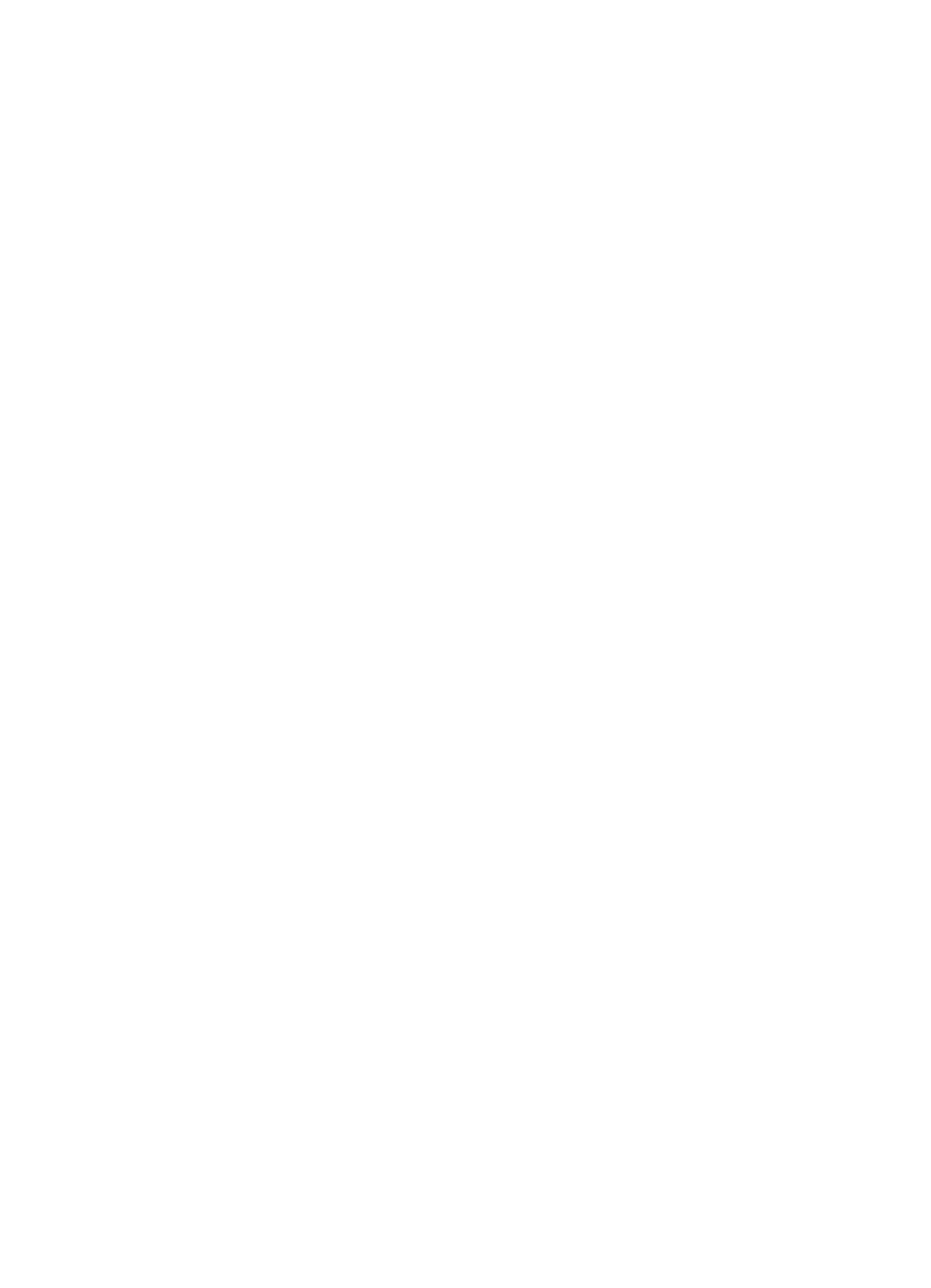**ANSHU PRAKASH, LA.S.** JOINT SECRETARY Tele 23061195 Telefax: 23061842



भारत सरकार स्वास्थ्य एवं परिवार कल्याण मंत्रालय निर्माण भवन, नई दिल्ली - 110011

**GOVERNMENT OF INDIA** MINISTRY OF HEALTH & FAMILY WELFARE NIRMAN BHAVAN, NEW DELHI-110011

#### **Message**

It gives me great pleasure to introduce guidelines for screening and early detection for major Noncommunicable Diseases (NCDs), namely, diabetes, hypertension and three common cancers, for use by front-line healthcare workers and health institutions. These guidelines have been formulated after extensive consultations with experts, including both clinicians and public health professionals, and will address the felt need to make available a document for easy reference and use for decentralised community level screening and early detection of identified major NCDs.

The Government is already implementing a National Programme for Prevention and Control of Cancer, Diabetes, Cardio-vascular Diseases and Stroke, commonly known as NPCDCS, under the National Health Mission. The said programme is rapidly enhancing the much needed physical and human resource infrastructure to deal with major NCDs. However, for effective utilisation of this infrastructure, it is necessary that we actively encourage screening and early detection so that the affected population can seek referral treatment well in time, resulting in lowering of morbidity and mortality.

The guidelines can only facilitate early screening. What is also required is active stewardship of the State Governments and their district level functionaries, so that the vision of prevention and control of NCDs can be translated into reality. We also envisage active support from the Civil Society. Under the National Health Mission, parallel and synergistic action is being taken in terms of strengthening health systems, free drugs and diagnostic facilities, campaigns for improving lifestyles with focus on regular exercise, healthy diet, and avoiding other risk factors of NCDs.

The guidelines are indicative and there will be certain flexibility and adaptation during local implementation. Besides, the guidelines are to be viewed in a dynamic context and further refinement will certainly take place over a period of time. In this regard, we welcome feedback from all relevant stakeholders.

My best wishes to our dedicated healthcare work force who will be the major users of these guidelines.

**(Anshu Prakash)**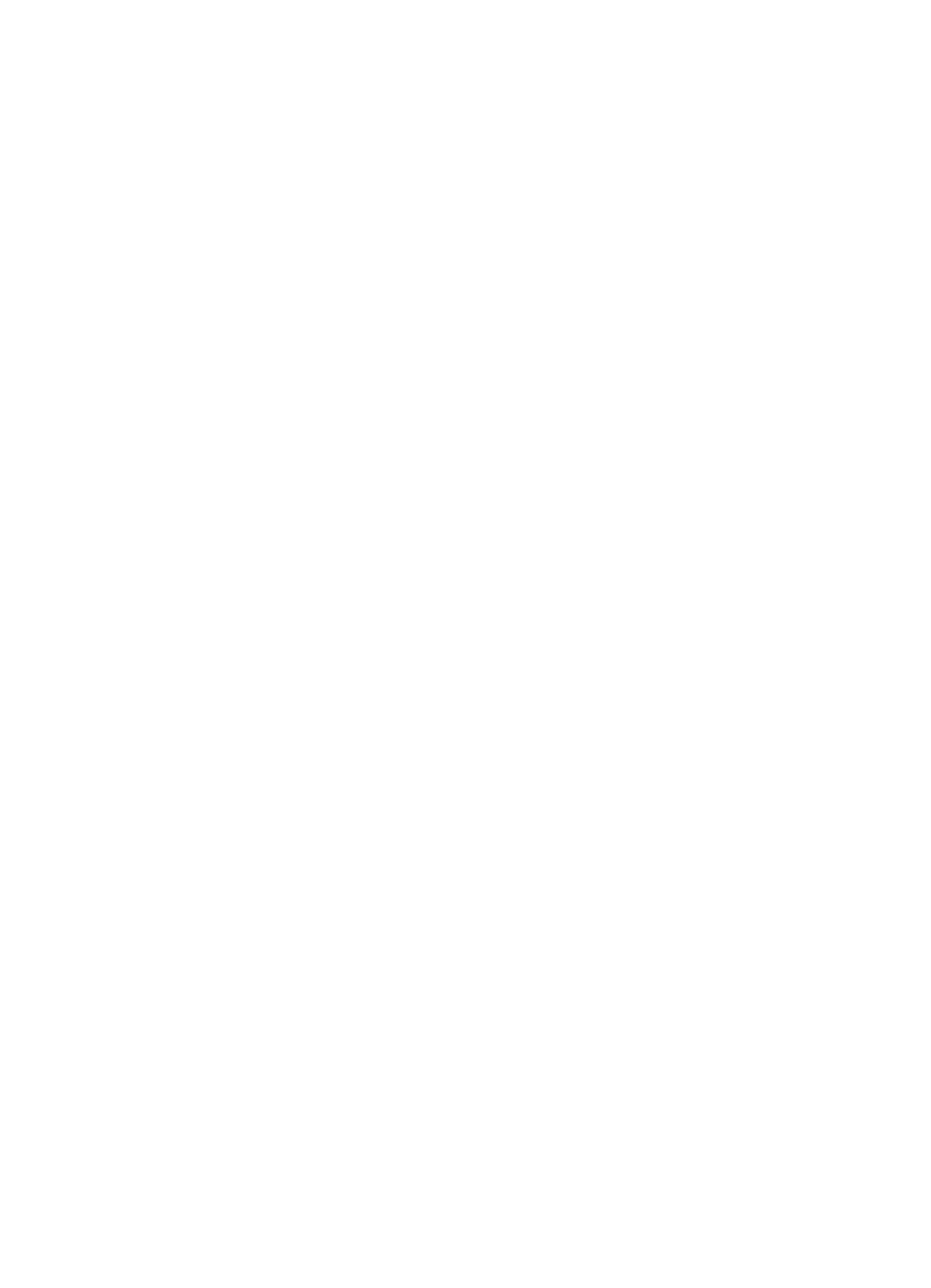

Manoj Jhalani Joint Secretary & CVO Telefax: 23063687 E-mail manoj jhalani@nic.in



भारत सरकार स्वास्थ्य एवं परिवार कल्याण मंत्रालय निर्माण भवन, नई दिल्ली - 110011 Government of India Ministry of Health & Family Welfare Nirman Bhavan, New Delhi - 110011

21<sup>st</sup> June 2016

#### **Message**

Programmes for Non Communicable Diseases (NCD) in India are not new. The National Programme for the Prevention and Control of Cancer, Diabetes, Cardiovascular Diseases and Stroke (NPCDCS) scheme, launched in 2010, is being implemented as part of the National Health Mission (NHM). These guidelines denote a shift towards moving towards prevention, early detection and management as part of a comprehensive primary health care package.

Prioritizing provision of services for NCDs at the level of sub-centre and primary health centre care that are well linked into an appropriate referral system and ensuring a continuum of care, relies on existing evidence that NCDs account for a substantial proportion of mortality and morbidity and also on the financial burden, particularly on the poor and that prevention, early detection and management can significantly improve health and development outcomes.

Efforts under the National Health Mission haves hitherto been focused on select packages of health services such as RCH and Disease Control Programmes. This guideline is the first of a set of guidelines to integrate NCDs and other components for comprehensive Primary Health Care that will work under the rubric of the National Health Mission. States need to strengthen the health system platform to be able to meet the health challenges that continue to emerge as the demographic and epidemiologic transition.

The interventions proposed in these guidelines particularly related to population enumeration, screening, referrals and follow up, creating IT systems and providing team based incentives, will test the responsiveness of the health system and the resilience. However, this will also strengthen our ability for a comprehensive approach to primary health care. States will need to provide leadership and governance to this effort in order to carefully observe implementation and document key processes.

The states are at different stages of health systems strengthening. The nature of response in each state will thus differ based on local context. I hope that states will use these guidelines to enable the primary health care team to work in a coordinated manner and converge their efforts to obtain the best possible health outcomes for the population in their coverage area.

**(Manoj Jhalani)**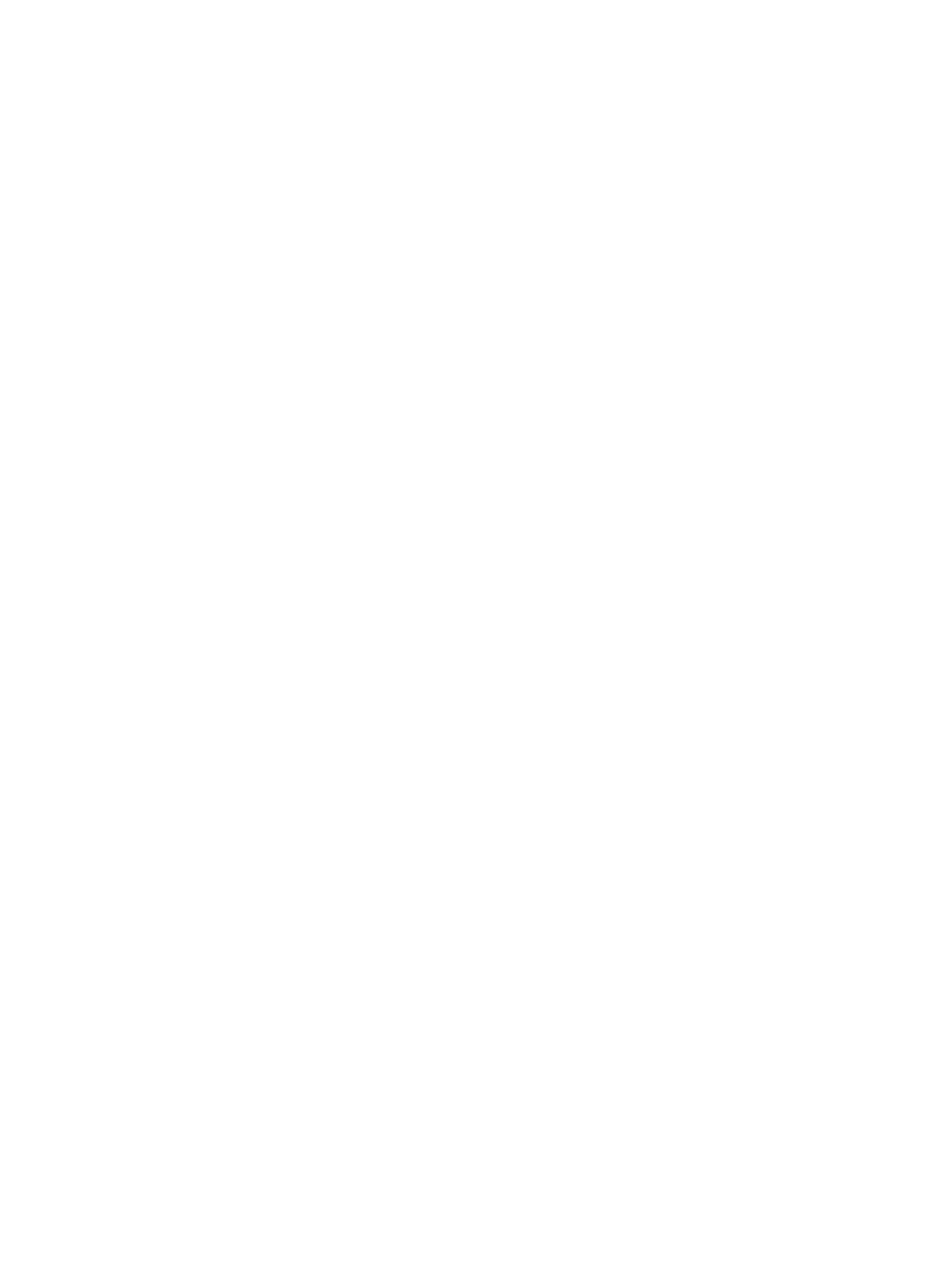#### **List of Contributors**

| 1              | Mr. C K Mishra               | Additional Secretary and Mission Director (National<br>Health Mission), Ministry of Health and Family<br>Welfare                                                     |  |
|----------------|------------------------------|----------------------------------------------------------------------------------------------------------------------------------------------------------------------|--|
| $\overline{2}$ | Dr. Arun K Panda             | Additional Secretary (Health), Ministry of Health and<br><b>Family Welfare</b>                                                                                       |  |
| 3              | Mr. Manoj Jhalani            | Joint Secretary (Policy), Ministry of Health and Family<br>Welfare                                                                                                   |  |
| 4              | Mr. Anshu Prakash            | Joint Secretary (Public Health), Ministry of Health<br>and Family Welfare                                                                                            |  |
| 5              | Ms Limatula Yaden            | Director (Nation Health Mission - I), Ministry of<br><b>Health and Family Welfare</b>                                                                                |  |
| 6              | Dr. M.R. Muthu<br>Ramalingam | State Programme Coordinator, State<br>Non-Communicable Disease Cell, Tamil Nadu                                                                                      |  |
| $\overline{7}$ | Dr Anand Krishnan            | Professor, Center for Community Medicine, All India<br>Institute of Medical Sciences, New Delhi                                                                      |  |
| 8              | Dr. Yogesh Jain              | Jan Swasthya Sahayog, Bilaspur, Chattisgarh                                                                                                                          |  |
| 9              | Dr. J.S. Thakur              | Professor of Community Medicine, Post Graduate<br>Institute of Medical Education and Research,<br>Chandigarh                                                         |  |
| 10             | Dr. Damodar Bachani          | Deputy Commissioner (Non-Communicable<br>Disease), Ministry of Health and Family Welfare,<br>Government of India                                                     |  |
| 11             | Dr. Nikhil Tandan            | Prof. and Head of Department of Endocrinology and<br>Metabolism, All India Institute of Medical Sciences,<br>New Delhi                                               |  |
| 12             | Dr. Manjula Datta            | Epidemiologist, Kidney Help Trust, Chennai                                                                                                                           |  |
| 13             | Dr. Remya Sudevan            | State Non-Communicable Disease Consultant and<br>Epidemiologist, Directorate of Health Services, Kerala                                                              |  |
| 14             | Dr. Mohammed Shaukat         | Deputy Director General (Non-Communicable<br>Disease), Directorate General of Health Services,<br>Ministry of Health and Family Welfare, Nirman<br>Bhawan, New Delhi |  |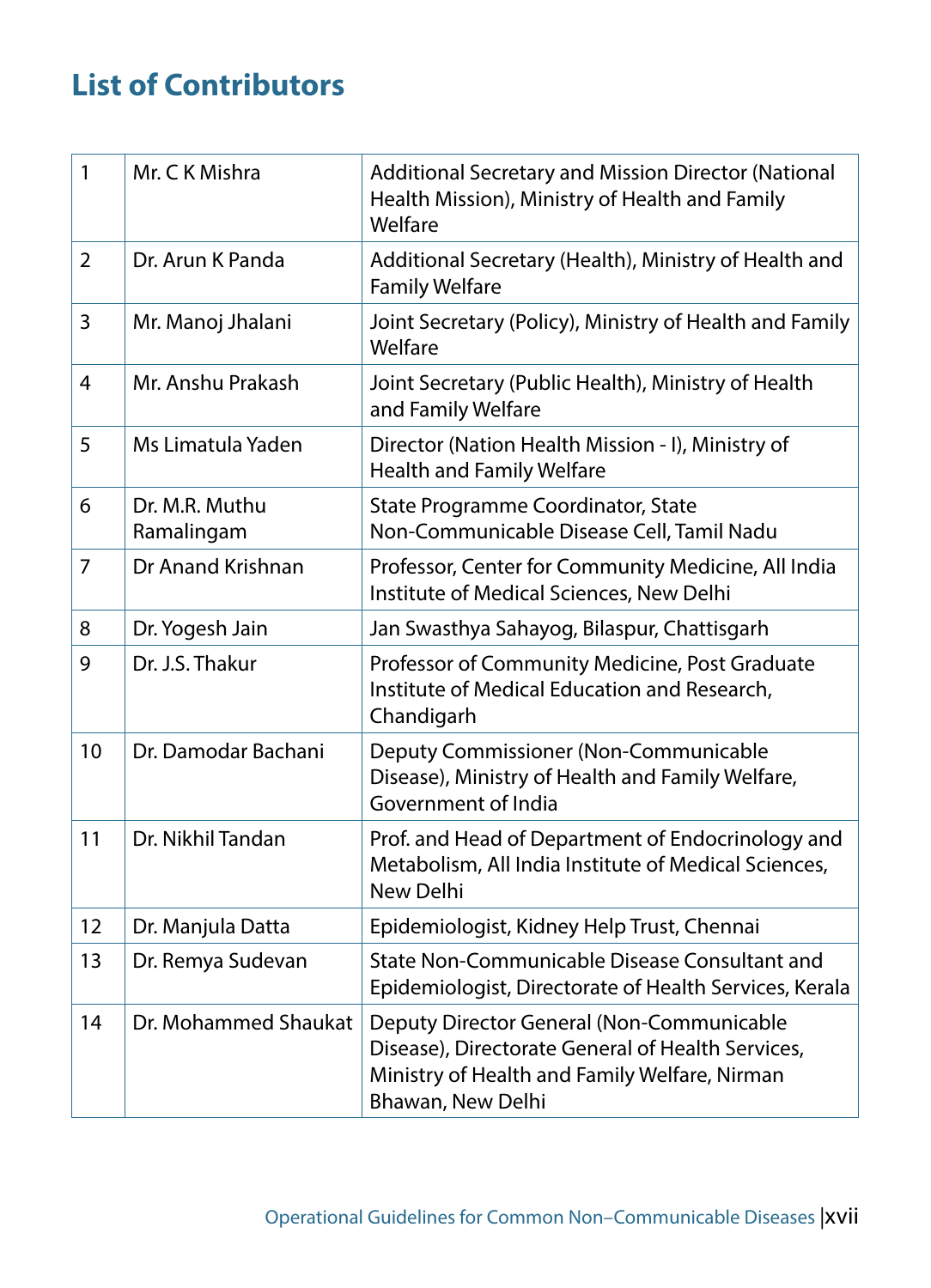| 15 | Dr. L. Swasti Charan   | Chief Medical Officer (LS), Directorate General<br>of Health Services, Ministry of Health and Family<br>Welfare, Nirman Bhawan, New Delhi |
|----|------------------------|-------------------------------------------------------------------------------------------------------------------------------------------|
| 16 | Mr. Asmita Jyoti Singh | Sr. Consultant (National Health Mission), Ministry of<br>Health and Family Welfare, Nirman Bhawan,<br>New Delhi                           |
| 17 | Dr. Mayank Sharma      | Consultant, Ministry of Health and Family Welfare                                                                                         |
| 18 | Dr. Rajani R. Ved      | Advisor (Community Processes), National Health<br>Systems Resource Centre, New Delhi                                                      |
| 19 | Dr. Garima Gupta       | Sr. Consultant (Community Processes), National<br>Health Systems Resource Centre, New Delhi                                               |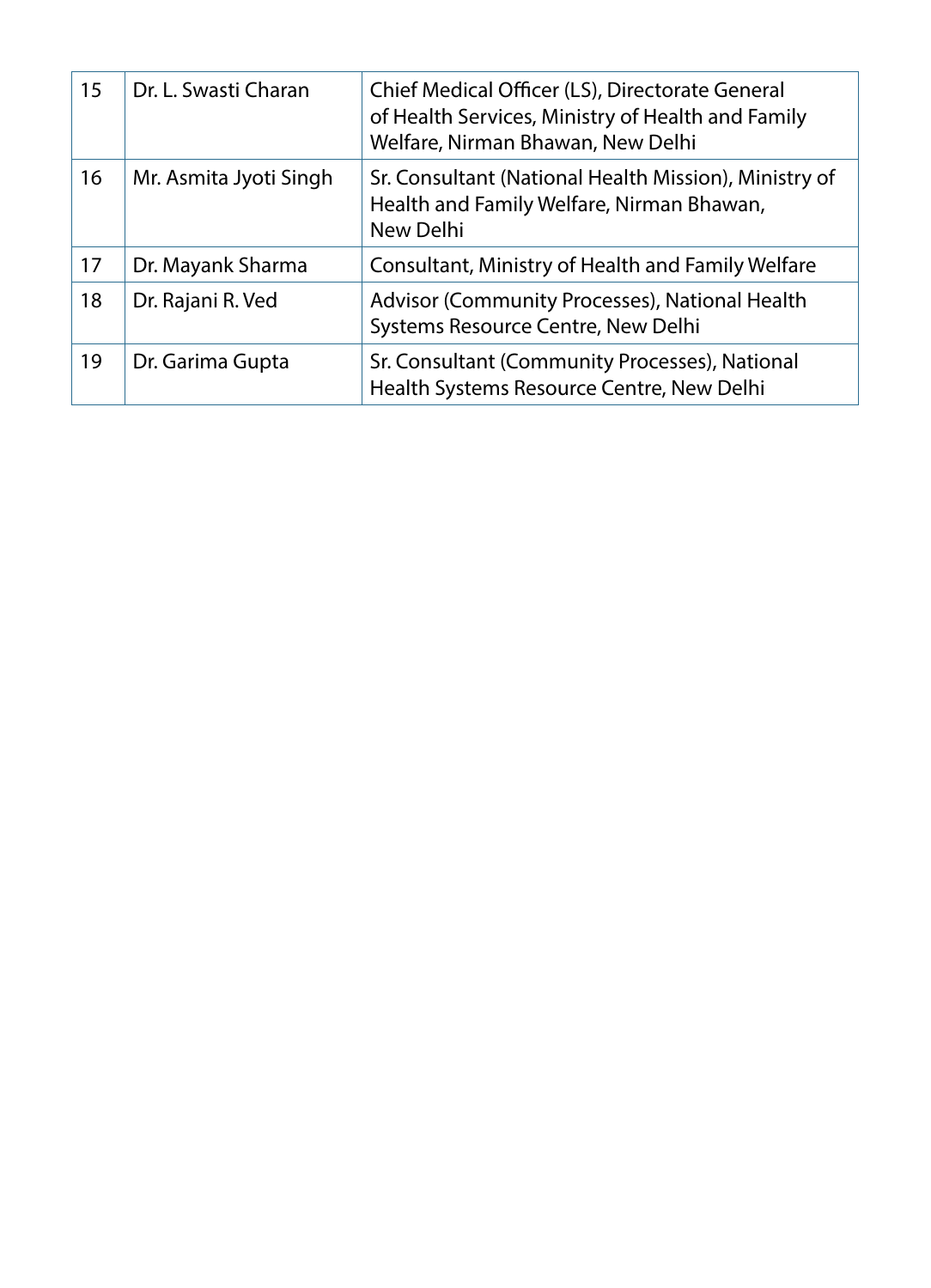### Hypertension COMMON **CONTENTS**

|       | <b>CONTENTS</b>                                                                                                                |      |
|-------|--------------------------------------------------------------------------------------------------------------------------------|------|
|       |                                                                                                                                |      |
|       |                                                                                                                                |      |
|       |                                                                                                                                |      |
|       |                                                                                                                                |      |
|       |                                                                                                                                |      |
|       | <b>List of Contributors</b>                                                                                                    | xvii |
| i.    | <b>Background and Rationale</b>                                                                                                | 1    |
| ii.   | Population Enumeration to Cover the Eligible Population                                                                        | 6    |
| iii.  | The Service Delivery Framework                                                                                                 | 7    |
| iv.   | Health Promotion Including the use of IEC for<br><b>Behaviour Change Communication</b>                                         | 11   |
| v.    | Referral and Treatment: Ensuring Continuity of Care                                                                            | 12   |
| vi.   | <b>Drugs and Diagnostics</b>                                                                                                   | 14   |
| vii.  | <b>Capacity Building Plan</b>                                                                                                  | 14   |
| viii. | <b>Financial Requirement</b>                                                                                                   | 15   |
| ix.   | Monitoring and Supervision                                                                                                     | 15   |
|       | Annexure 1: Community Based Assessment Checklist (CBAC)<br>for Early Detection of Non-Communicable Diseases                    | 17   |
|       | Annexure 2: Roles and Responsibilities of the Primary Health Care Team<br>in Prevention, Early Detection and Management of NCD | 19   |
|       | Annexure 3: Competencies required to conduct NCD screening                                                                     | 22   |
|       | Annexure 4: Costs for Screening for HT/DM and Three Common Cancers<br>(Oral, Cervical and Breast) at the Level of a Sub Centre | 24   |
|       | Operational Guidelines for Common Non-Communicable Diseases   Xix                                                              |      |

DIABETES

Diabetes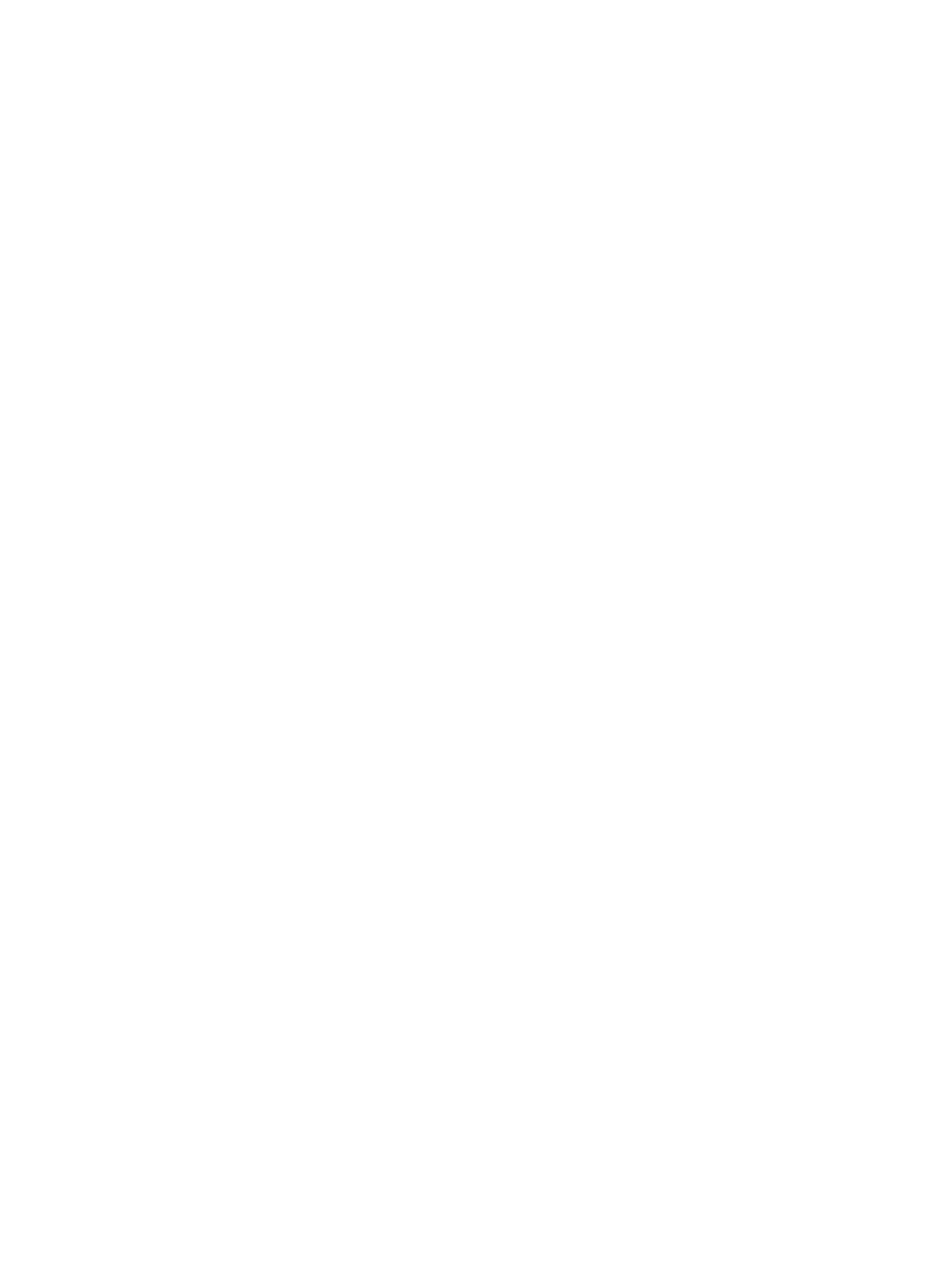### **Operational Guidelines**

Operational **Co**r Hypertension, Screening and Control of Theorem Common Non–Communicable Diseases: Guidelines **Guidelines** Prevention, Screening and Control of

COMMON COM *Hypertension, Diabetes, and Common Cancers (Oral, Breast, Cervix)*

#### **i. Background and Rationale**

**Operational** 

DIABETES

Diabetes

**Operational** 

Hypertension

Common Cancers

Hypertension

Diabetes

DIABET

- **Operational Guidelines Freeming and Control of Common Non–Communicable Diseases:**<br>
Freeming and Control of Common Non–Communicable Diseases:<br> *Hypertension, Diabetes, and*<br> **Common Cancers (Oral, Breast, Cervix)**<br> **OPERTI** (i) Comprehensive Primary Health Care has an important role in the primary and secondary prevention of several disease conditions, including non-communicable diseases which today contribute to over 60% of the mortality in India. The provision of Comprehensive primary health care reduces morbidity, disability and mortality at much lower costs and significantly reduces the need for secondary and tertiary care. Estimates suggest that almost 52% of all conditions can be managed at the primary care level.
- (ii) In order to ensure comprehensive primary health care, close to where people live, Sub- Centres should be strengthened as Health and Wellness Centres (H&WC), staffed by appropriately trained primary health care team. The Medical officer of the Primary Health Centre would oversee the functioning of the SC/HWC that falls in that area.
- (iii) Services include those that (i) can be delivered at the level of the household and outreach sites in the community by suitably trained frontline workers, (ii) those that are delivered by a team headed by a mid-level health provider, at the level of the Sub-Centre/Health and Wellness Centre and (iii) the referral support and continuity of care within the district health system in rural and urban areas. The package of services is in Box<sup>1</sup>. States would need to either phase in these services or add on additional services based on state specific and local context.

<sup>1</sup> Report of the Task Force on Comprehensive Primary Health Care Rollout, Ministry of Health and Family Welfare, Government of India, 2015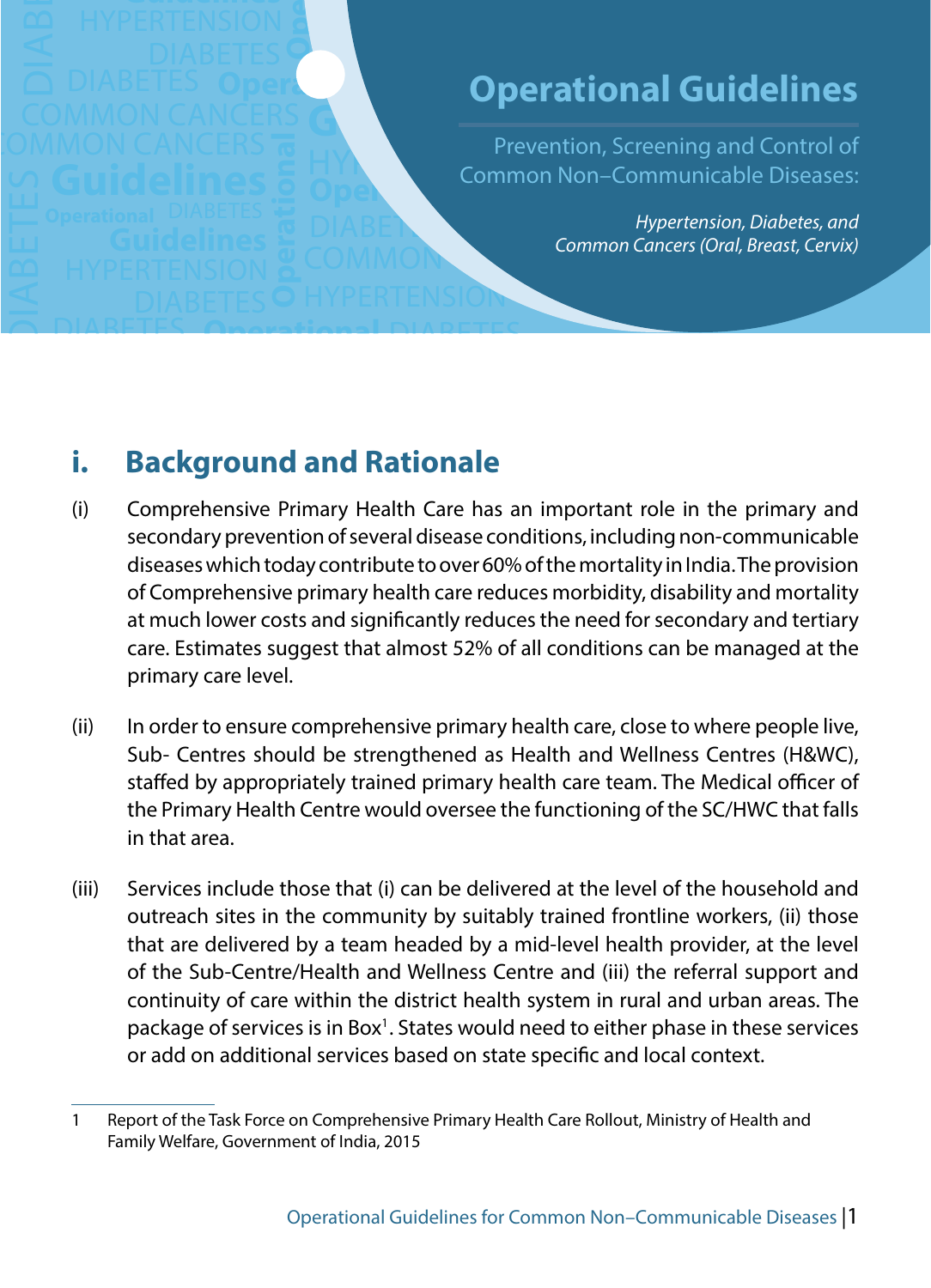#### **Box 1: Package of Primary Health Care Services**

- (i) Care in pregnancy and child-birth
- (ii) Neonatal and infant health care services
- (iii) Childhood and adolescent health care services including immunization.
- (iv) Family planning, Contraceptive services and Other Reproductive Health Care services
- (v) Management of Common Communicable Diseases and General Out-patient care for acute simple illnesses and minor ailments
- (vi) Management of Communicable diseases: National Health Programmes
- (vii) Prevention, Screening and Management of Non-Communicable diseases
- (viii) Screening and Basic management of Mental health ailments
- (ix) Care for Common Ophthalmic and ENT problems
- (x) Basic oral health care
- (xi) Geriatric and palliative health care services
- (xii) Trauma Care (that can be managed at this level) and Emergency Medical services
- (iv) Over the past decade, interventions for components (i) through (vi) have been supported by the National Health Mission (NHM), through a continuum of care from the community to the first referral point. For the remaining components support is provided by NHM through a plethora of national programmes, that have not always conformed to a continuum of care approach, resulting in fragmentation of services. The health systems strengthening approach under the NHM, allows states to expand the existing selective primary health care package.
- (v) The World Health Organization (WHO) has identified four major NCDs Cardiovascular Diseases (CVD) such as heart attacks and stroke, Diabetes, Chronic Respiratory Diseases (Chronic Obstructive Pulmonary Diseases and Asthma) and Cancer. The list of non-communicable disease is of course much longer than these four. However, these four conditions account for a high proportion of premature mortality in India. (WHO 2014). Data from community based NCD programmes in India, suggest that other NCDs also account for a significant proportion of illness.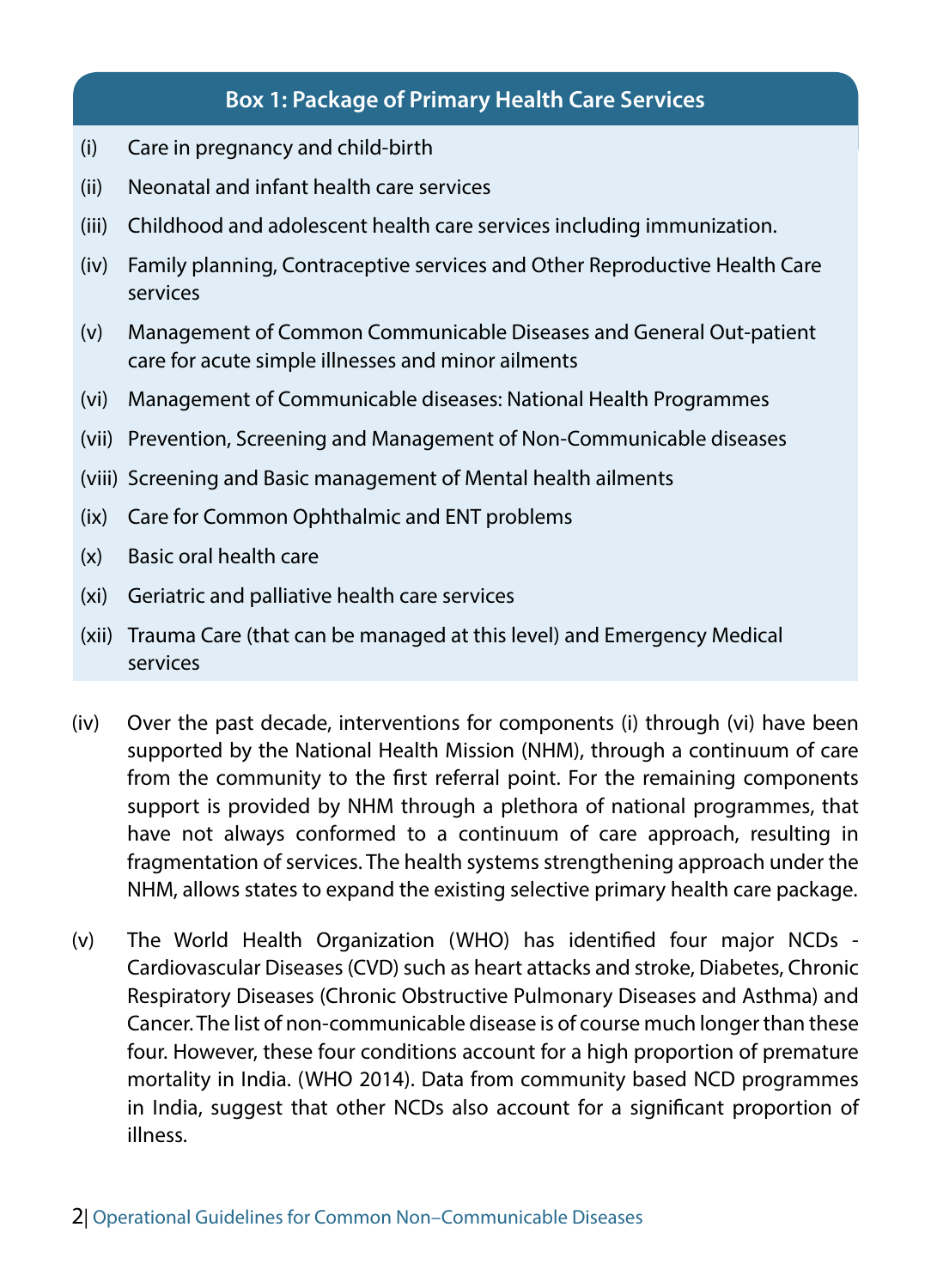(vi) In India, the four major NCDs are the leading cause of death, accounting for over 60% of mortality, placing them ahead of Injuries, Communicable diseases, Maternal, Prenatal, and Nutritional conditions. From the WHO's NCD Country Profile for India released by the World Health Organisation, it is estimated that the mortality profile from the NCDs is as follows:



 Over the last thirty years, the problem of diabetes has changed from being a mild disorder of the elderly to one of the major causes of morbidity and mortality affecting youth and middle aged people. A recent ICMR-INDIAB (2014) study, estimated that there are about 6.24 crore people with diabetes in 2014 and 7.7 crore with pre-diabetes, making it one of the largest non-communicable epidemics.

 In 2008, 26% of all deaths in India were from Cardiovascular diseases, for which hypertension is a leading metabolic risk factor (WHO, 2011a). The estimated prevalence of high blood pressure amongst India's adult population in 2008 was 32.5% (33.2 males and 31.7 for females) (WHO, 2011a).

(vii) Cardiovascular diseases and diabetes represent a set of conditions which share common risk factors and for which there are a set of similar public health approaches related to health promotion, prevention and management. Key factors linked to the onset and course of these four NCDs are Tobacco use and exposure, unhealthy diet, physical inactivity, alcohol mis-use, Indoor and ambient air pollution, stress, poverty (as a cause and consequence), poor health seeking behaviours and low access to health-care services. Diabetes and hypertension can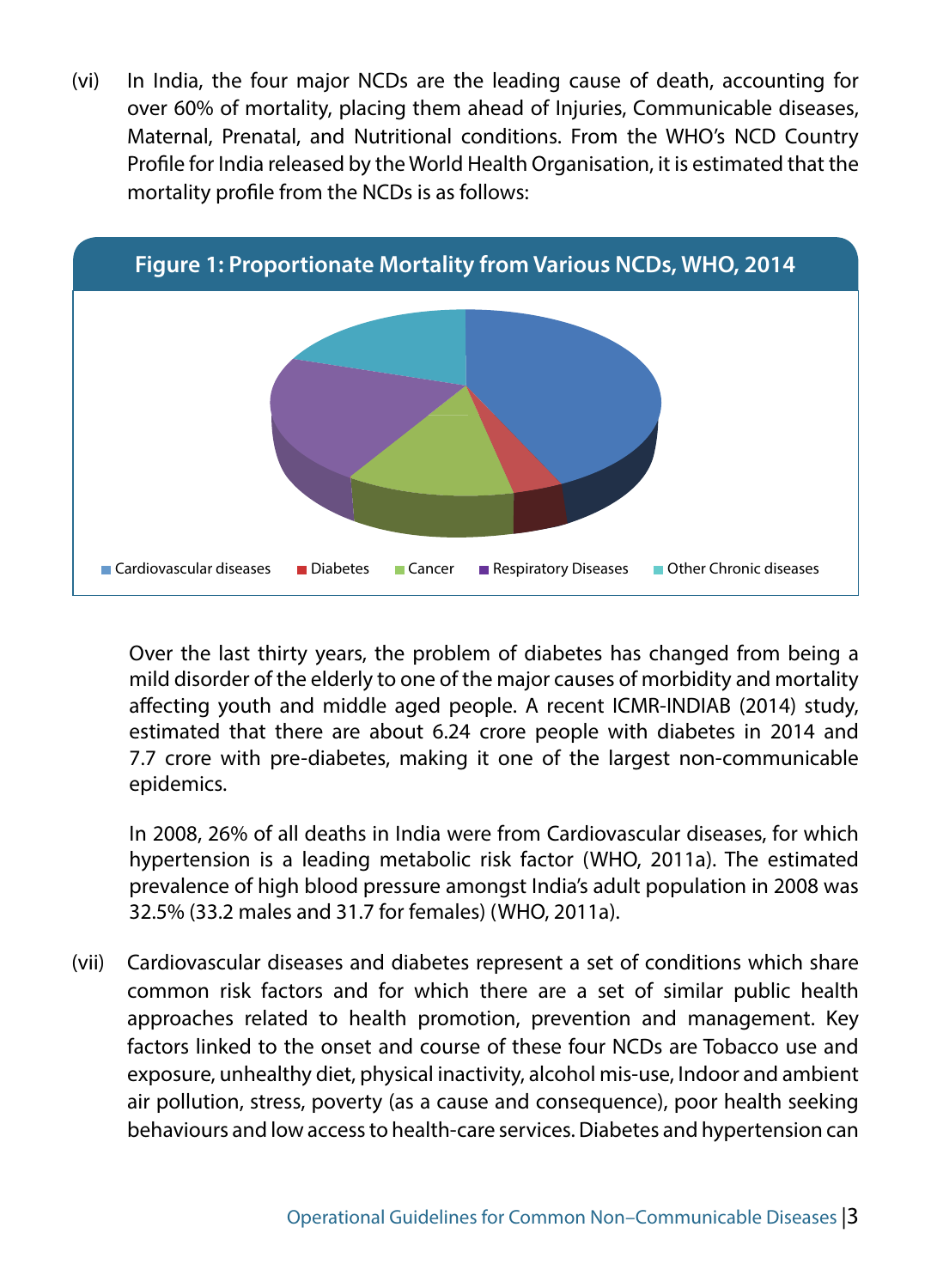cause stroke, heart attack or kidney failure, and all are amenable to prevention, early detection and treatment.

- (viii) The three most commonly occurring cancers in India are those of the breast, uterine cervix and lip/oral cavity. Together, they account for approximately 34% of all cancers in India, and constitute a public health priority. Breast cancer has emerged as one of the leading causes of cancer among women (14.3%) in India with 1,44,937 new cases and 70,218 deaths reported in 2012 (Globocan 2012). Cervical cancer in India is the second most common cancer in women (12.1%). Every year, around 1.23 lakh new women are diagnosed with cervical cancer and 67,500 of these women die of the disease in India (Globocan 2012). Oral cancer accounts for around 7.2% of all cancers in India with 77,003 new cases and 52,067 deaths reported in 2012 (Globocan 2012).
- (ix) The National Programme for the Prevention and Control of Cancer, Diabetes, Cardiovascular Diseases and Stroke (NPCDCS) was initiated in 100 districts in 2010, and expanded to about 468 districts in 2012. The focus of NPCDCS is to enable opportunistic screening for common non communicable diseases, at District and CHC levels, through the setting up of NCD clinics. At the PHC and sub centre levels, additional funding for glucose testing was provided for all those over 30 years of age and all pregnant women from 2012 onwards. Several states have leveraged this funding support and expanded beyond the selected districts and have used state funding to scale up and expand the programme, encompassing greater outreach, better follow up through systematic monitoring and data collection to enable improved surveillance, including the use of IT for patient records, follow -up and referral.
- (x) However, in order to expand the basket of services available for primary health care in the public health system, it is necessary to integrate screening, early detection and management of these common non communicable diseases as close to communities as possible. Accordingly, these Operational Guidelines have been developed in consultation with the experts and based on learnings from experiences of the states.
- (xi) These guidelines envisage that risk assessment, screening, referral, and follow up for selected NCDs amongst all women and men aged 30 years and above, would be included in the set of services being offered as part of comprehensive primary health care. This intervention would be a part of the NPCDCS and leverage existing resources under this programme. States should consider initiation of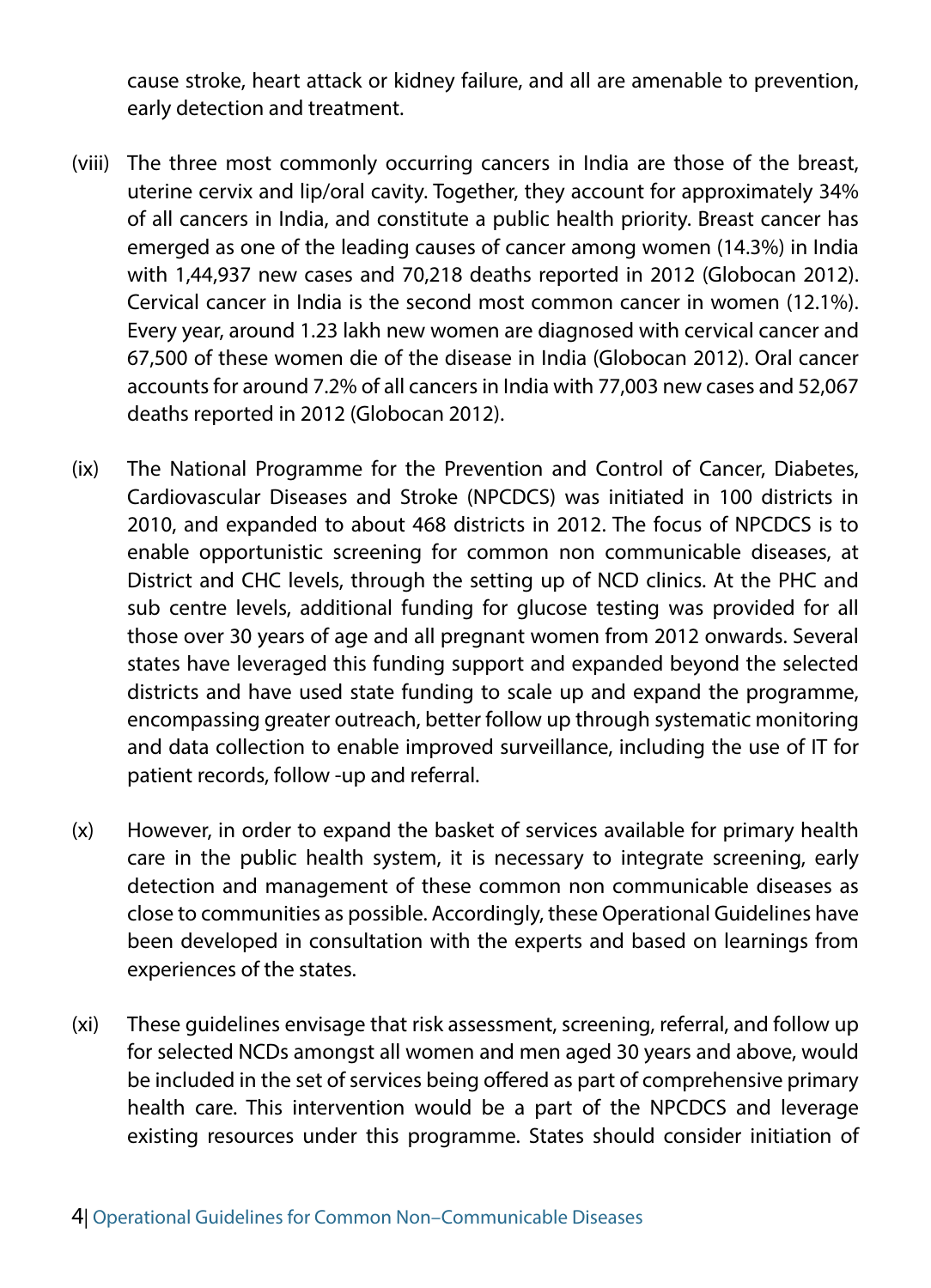this intervention in those districts where the NPCDCS is well established and fully operational and then only scale up based on readiness, learnings and availability of resources.

- (xii) These operational guidelines are intended for state and district programme and service providers to strengthen and expand risk assessment, screening, early detection and management of Hypertension and Diabetes Mellitus including referral and follow up. In the case of common cancers, the emphasis is on screening, early detection, and appropriate referral, with follow-up being undertaken by frontline workers.
- (xiii) Essentially the focus of these guidelines is on: screening and diagnosing common NCDs; identifying and addressing modifiable risk factors, referral of pre-cancerous conditions, hypertension and diabetes, based on protocols, and community level follow up. The guidelines are an adjunct to and build on the relevant recommendations of the NPCDCS guidelines $2$  and recently developed Operational Framework for Cancer Screening and management. Thus details of roles and responsibilities of the MOs, Staff nurses, etc, above are not elucidated, since they are already covered in the NPCDCS Operational Guidelines and Operational Framework.
- (xiv) These guidelines are the first in a series intended to support states to add on NCDs and other packages for delivery of comprehensive primary health care. Other companion documents include training manuals and standard treatment guidelines that would be updated and disseminated on a periodic basis.
- (xv) As part of the health systems strengthening effort, NHM also supports states to institutionalize mechanisms for ensuring access to free drugs and diagnostics, and create IT enabled tracking and monitoring systems. It is expected that these would further reinforce continuity of care. Strengthening of the health system for provision of primary health care to patients with these selected conditions, will also pave the way for other NCDs to be gradually addressed through the primary health care approach.
- (xvi) For cancer screening, not all sub centres need to be equipped to provide services for screening and early detection. States could consider undertaking screening at selected sub centres and PHCs. Thus, in a PHC area if two to three sub-centres

<sup>2.</sup> NPCDCS guidelines Revised 2013-2017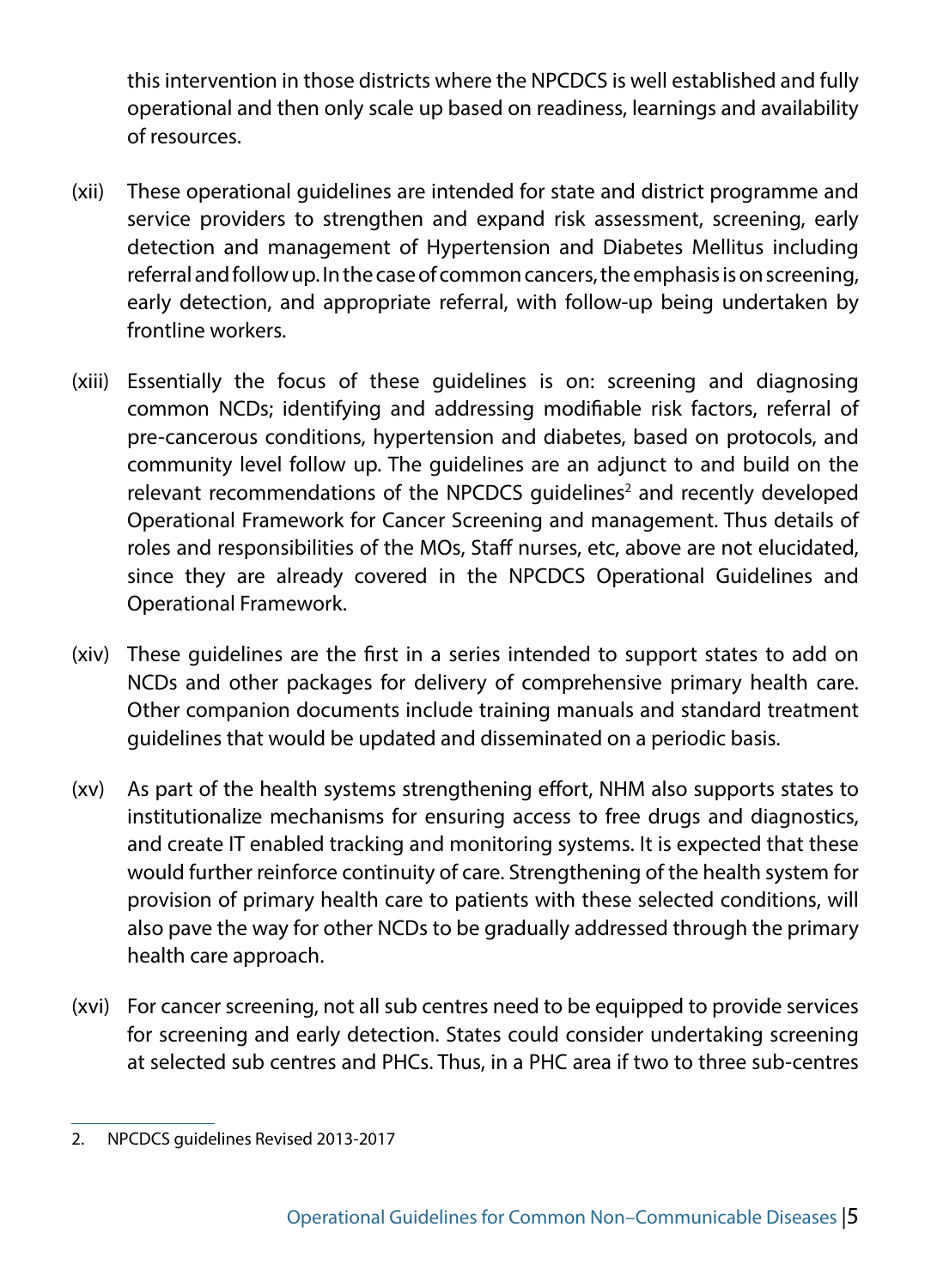and the main PHC itself were to offer screening facilities, additional investments in terms of equipment and Human Resources could be focused only on them. The Operational Framework for screening and management of common cancers provides operational details on screening, early detection, treatment, referral and follow-up.

- (xvii) In urban areas, states would need to evolve strategies that combine effective outreach and facility based primary health care services to serve as a platform for the delivery of this intervention. Screening is envisaged to take place at the level of the Urban PHCs and the CHCs.
- (xviii) The range of facilities and outreach mechanisms vary widely between and within states, and local, context specific mechanisms would need to evolve through a process of piloting and study before being scaled up. Existing platforms and partnerships would be strengthened to implement the intervention.

#### **ii. Population Enumeration to Cover the Eligible Population**

- (i) The first step in the process is the active enumeration of the population and registration of families through individual health cards placed within a family health folder. A process of enumeration of eligible couples, women and children in need of maternal, newborn and child health services already exists. Such listing will be expanded to include all members over 30 years. The initial enumeration would also list existing health issues/diseases/disabilities and exposure to risk factors among individuals to estimate disease/risk burden; which can be utilized to prioritize health interventions.
- (ii) While initially register based, the cards will be converted to electronic formats. First time population enumeration will be a manual process which will take time to be completed. Once these manual records are converted into electronic database; the ANM using Tablets/laptops would be able to update the population record based on information provided by the ASHA/AWW as and when any event (birth/death/migration) occurs in the community.
- (iii) ASHAs will normally undertake completion of the health cards. In some urban areas where ASHAs are currently not available, the ANM will undertake such enumeration. Each HWC/Sub centre would maintain these family folders to ensure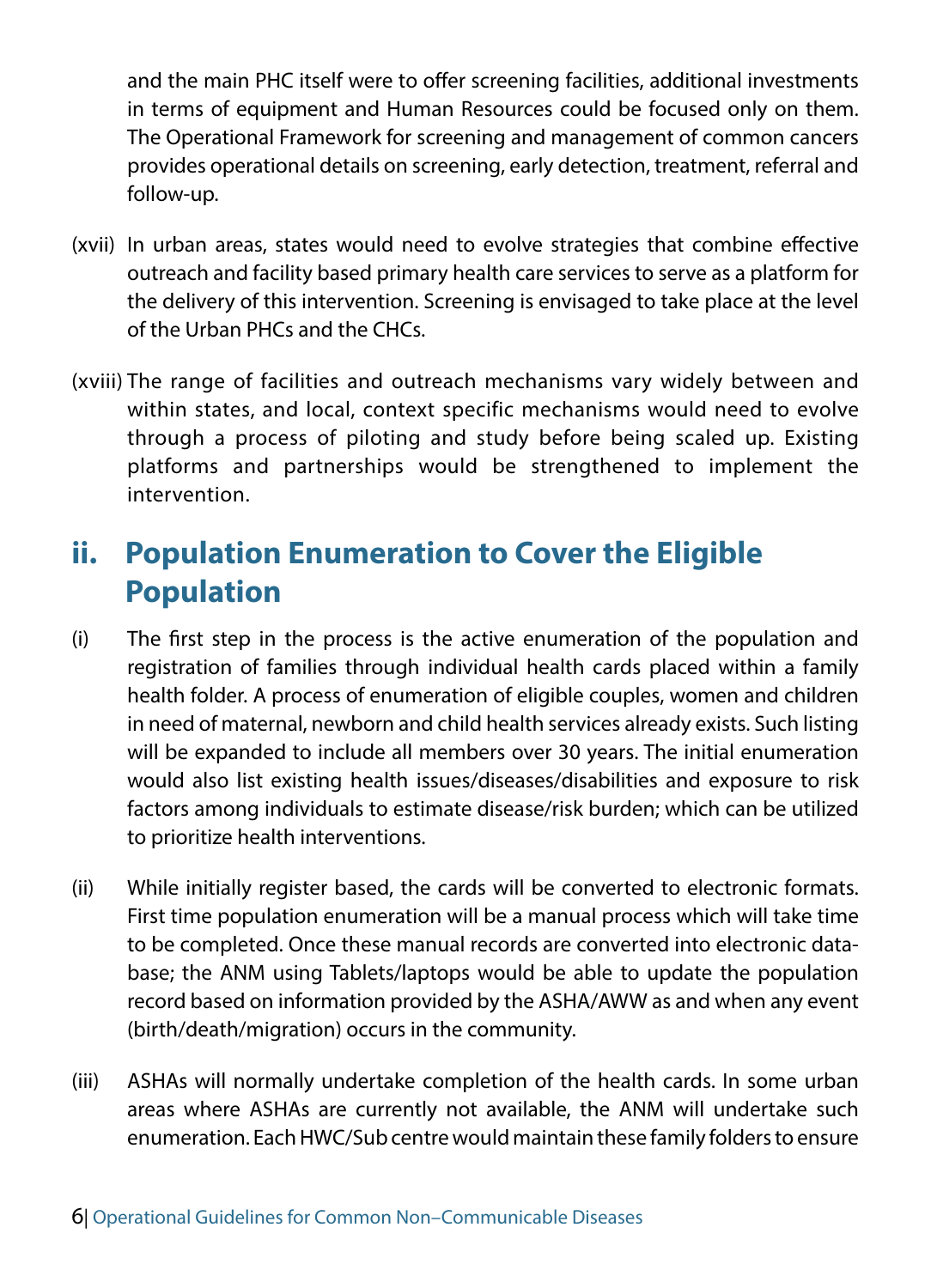that the population within its coverage area is registered. Anyone resident in the area, for more than six months, would qualify to be registered.

- (iv) The family and individual member would be allocated a unique health ID; which will help in identification of family members. Ideally, individual ID should be the Unique Identification (UID), AADHAR and for the family, the family code used in the National Population Register (NPR), or the Socio-Economic Caste Census (SECC) may be used. Where the Aadhar card is available or a card under the Rashtriya Swasthya Bima Yojana (RSBY) has been provided, these numbers would be part of the registration process. The health cards issued to each family member would be used to document health events (screening/disease/treatment/complications, etc) and would also help in generation of population based statistics.
- (v) The Ministry is also working to develop an IT application to develop and maintain Electronic Health Records (EHR), to facilitate continuum of care. This would be shared with the states as and when finalized.

#### **iii. The Service Delivery Framework**

- (i) At the start of the programme, ASHAs will complete a Community Based Assessment Checklist (CBAC) (Annexure 1) for all women and men over 30 years in their population (we assume a normative population of 1000 in the service area of one ASHA). This form is intended to capture data related to age, family history, treatment for any of the NCDs, waist circumference, and risky behaviours such as physical inactivity, use of/ or exposure to tobacco and alcohol use. There is some overlap also with the individual health card. This section of the form has questions that are allocated a score. A score of below four implies Low risk. ASHA/ANM will be sensitized to the fact that a low risk score **does not mean** that the individual is to be exempted from screening, as NCDs could exist, even in the absence of risk factors. **The scoring is not a point of elimination but a means to highlight risk factors.** In addition, the tool includes questions related to symptoms for cancer cervix, breast cancer, oral cancers, epilepsy and COPD, so that such cases may be identified and referred to appropriate centres.
- (ii) The purpose of the form is to help the frontline workers use it is as memory trigger, highlight the fact that the six variables in the tool increase the risk of these NCDs, and generally serve as a way of educating the community on these issues. The form will also be used as a key training instrument. The frontline workers would also be trained to understand that it is important for all those over 30 to be screened, but that the form helps them emphasise certain aspects of causation, prevention, and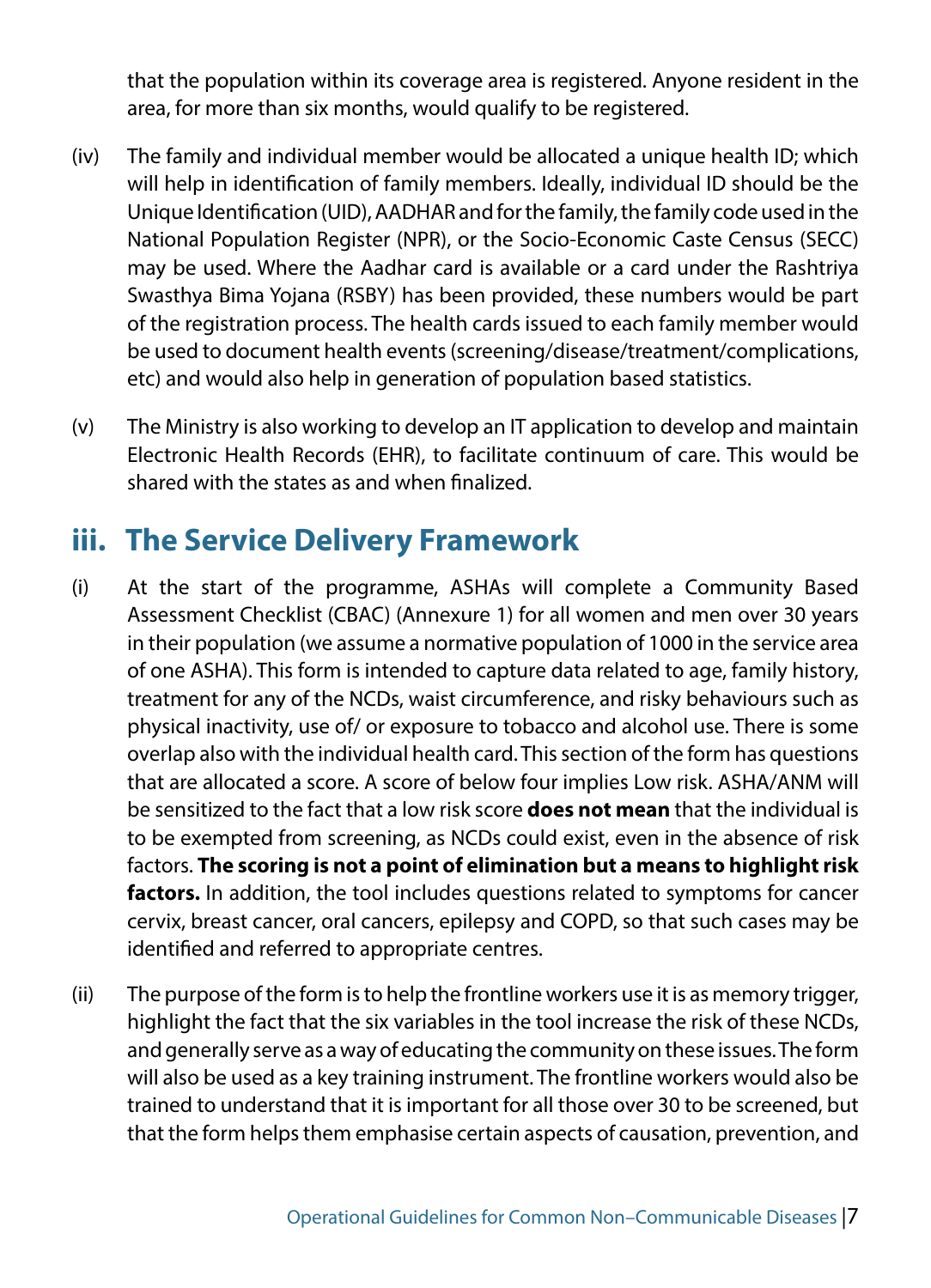prioritization. The information from the form should not be used for estimating population prevalence or for elimination of individuals from screening and early detection.

- (iii) Once this exercise is completed, the ASHA will ensure that all those in this age category, particularly those who appear to be at risk for an NCD are informed of the benefits of being screened and actively mobilized to attend the screening day at a fixed location on a specific day.
- (iv) Screening for cancers will take place once in five years, and for hypertension and diabetes it should be done annually.
- (v) There are several options through which states could undertake screening at the lowest level. The principles of screening at the community level are: that no individual should need to travel more than half an hour to be screened, that screening is conducted in a site where privacy is assured, that screening for all conditions, including cervical cancers( where Visual Inspection by Acetic Acid is to be undertaken) are carried out according to standard protocols.,
- (vi) While Hypertension, Diabetes, oral and breast cancer screening can be offered in the outreach services at the village level, since the processes are relatively simple, cervical cancer screening requires a space where speculum examinations and visualization with acetic acid can be done, including facilities for sterilization of equipment.
- (vii) Where Cervical cancer screening is also involved, it should be done at least at the SHC/ HWC. It should be supported and supervised by a trained Lady Health Visitor/ Staff Nurse or even a Medical officer, and that the screening days should be preceded by mobilization events in coverage area to enable awareness and high levels of participation. The screening days should be conducted with the ambience of a mela or festive gathering to highlight the importance of the process.
- (viii) States could rollout the screening for all five conditions at the selected subcentres and PHCs in Year One, and expand progressively to cover all sub centres. Alternatively, similar to the Village Health and Nutrition Day/Urban Health and Nutrition Day, screening for Hypertension, Diabetes, Oral and Breast Cancers can be undertaken at the level of the village, provided the principles elucidated above are adhered to. For cervical cancer screening alone, women could be screened at SC or PHC equipped for the purpose. As and when states establish the Health and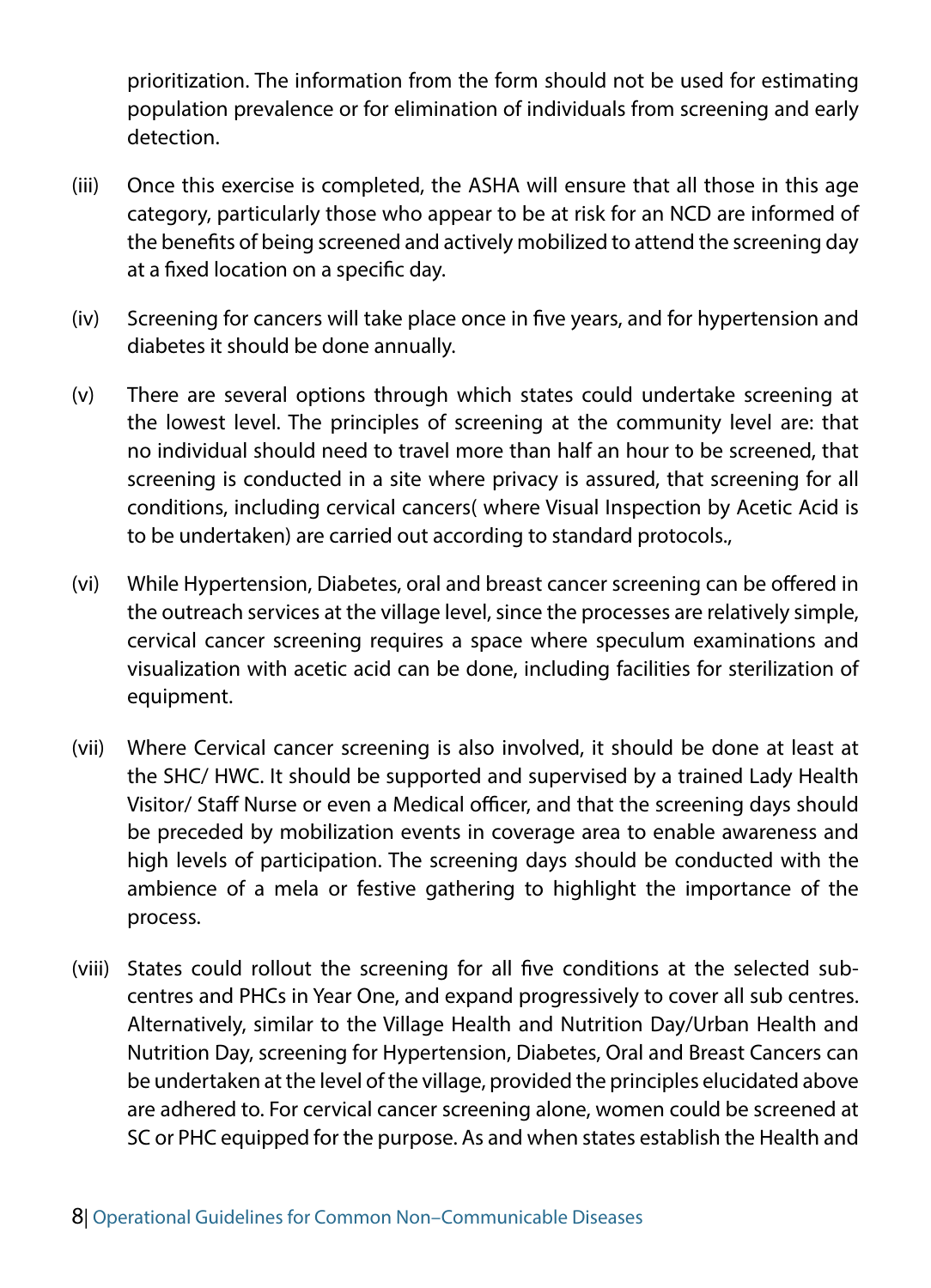Wellness Centers (at Sub centres), a lady Mid level provider could undertake the screening.

- (ix) Such screening should be prioritised in PHCs and UPHCs and at such sub centres that have two ANMs (or one ANM and one MPW (M), and the requisite number of ASHAs in the coverage area of the Sub-Centre. Village Health, Sanitation and Nutrition Committees (VHSNC) and Mahila Arogya Samiti (MAS) would be actively involved in this endeavour
- (x) Concerned ANMs, LHVs, SNs, and mid-level providers would be trained in Oral Visual Examination (OVE) and Clinical Breast Examination (CBE). They would also be trained in Visual inspection using Acetic Acid (VIA) for cervical cancer screening.
- (xi) LHVs and SNs should serve as mentors and trainers to the sub centre staff and also assist when there are shortages/absences.
- (xii) States could consider engaging one additional staff nurse/Lady AYUSH provider/ Rural Medical Assistant (Chhattisgarh model), or Rural Health Practitioner (Assam model) to manage the screening programme for the entire PHC area. At the District Level, an additional position of one Programme Officer and an MIS officer would be required to oversee the planning and entire implementation of the NPCDCS programme (at all levels), including facilitating and supervising the continuum of care. Existing HR of the NPCDCS programme would also be involved at various levels as appropriate.
- (xiii) For cancers of the oral cavity and breast, the first level of referral is the CHC/ SDH/ DH and then to the DH for a biopsy for confirmed cases. For cervical cancer, the CHC could offer colposcopy, wherever possible, for those that are VIA positive and cannot be managed by cryotherapy at the level of the PHC. The biopsy cases would need to be referred to the DH, or to the nearest tertiary centre. Management and treatment of cancers above the level of the PHC are dealt with in the Operational Framework for cancer screening and management.
- (xiv) On a fixed day in a week- Village or Sub centre based, depending upon the distance/ terrain, the ANM, assisted by the ASHA and members of the VHSNC, would screen for HTN, DM, and Oral Cancers, Cervical cancer (sub-centre or above) and Breast cancer. In a population of 1000, the proportion of people in the age group over 30 years, is about 37%, implying about 370 people (182 women and 188 men). In a normative sub centre population of 5000, this would roughly mean about 1850 people.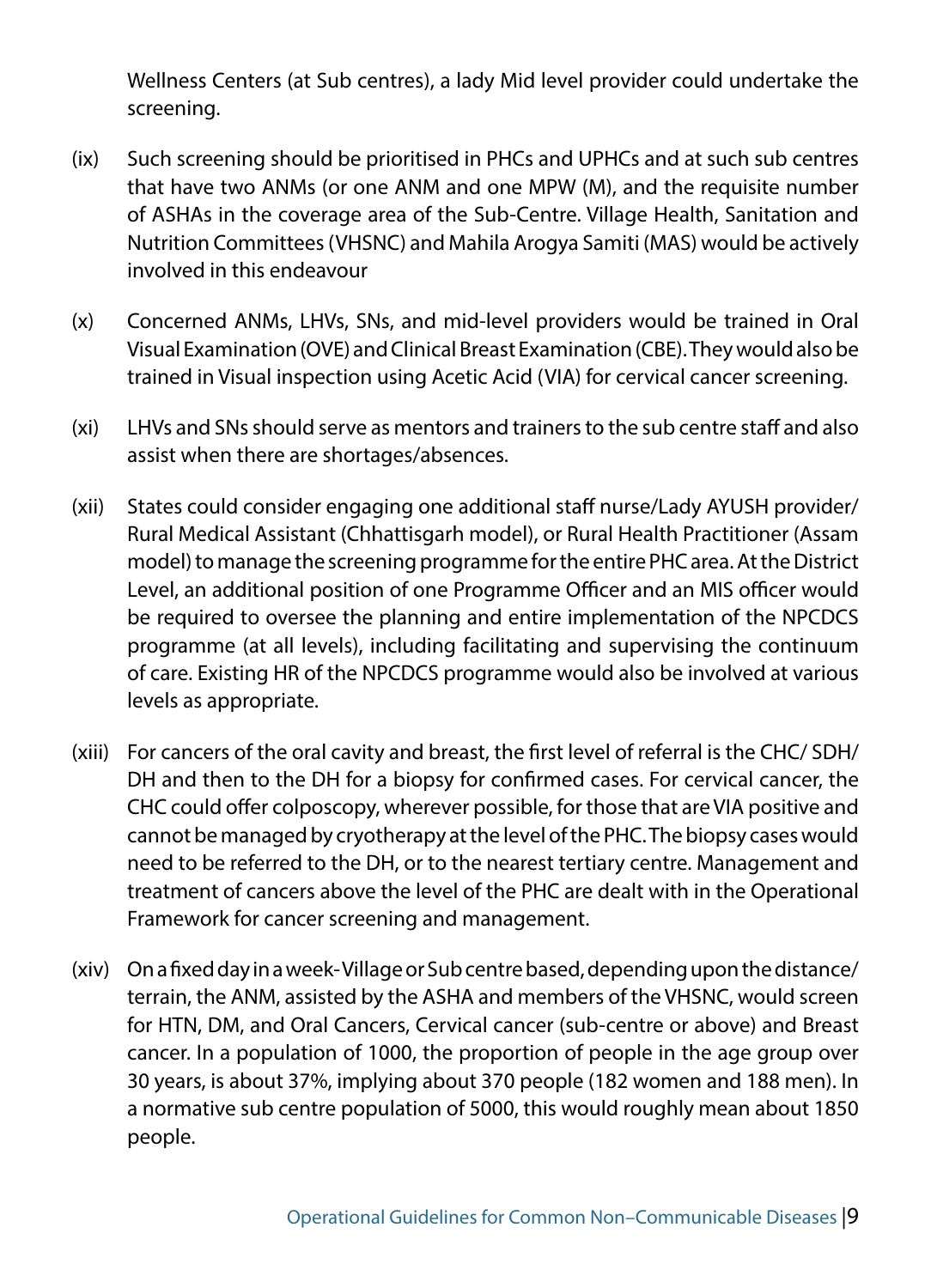- (xv) The target population for screening is as follows:
	- All men and women over 30 years for Oral Cancer, Hypertension and Diabetes Mellitus;
	- All women over 30 years for Cervical and Breast Cancer

Although the yield for breast cancers is higher after the age of 40 years, for operational and programmatic purposes, a uniform age of 30 years is being maintained. This can be revisited after a few years, once sufficient programmatic experience is gained, large data is studied and community awareness is significantly better.

- (xvi) Key tasks on the screening day include: community awareness and active mobilization, organising the venue, history taking, management of patient flow, recording, feedback to patients, monitoring of already diagnosed cases, and referral advice. This will need a coordinated team effort: ANM, ASHA, ASHA facilitator, AWW), and volunteers. Such volunteers could be members of the VHSNC/MAS or adolescent groups, or local organizations. Roles and responsibilities of team members are at Annexure 2..
- (xvii) In order to roll out this component at scale, it would first need to be implemented in different contexts for better estimates of how to organize work processes in different contexts and the allocation of roles and responsibilities.

Rationale for Population based screening: Studies in health seeking behaviour have shown that most people with diabetes and hypertension do not seek health care even when they know they have the condition, until symptoms appear. Thus in the early phases of the programme, the guidance would be to undertake population based screening. Initiating the programme through a population based screening programme, has several benefits. It creates an environmental milieu and increases awareness in the community regarding NCDs. Buttressed by active IEC, the risk assessment questionnaire undertaken by ASHA/ASHA facilitator trained to do this, would enable an increased understanding among respondents of risk factors and the need to be screened. Thus population based screening could serve as an entry point strategy. As awareness increases, states could gradually move towards opportunistic screening. Currently neither is being done. Such population based enumeration and mobilization for population based screening also enables women, to present for screening for HT, diabetes and cancers.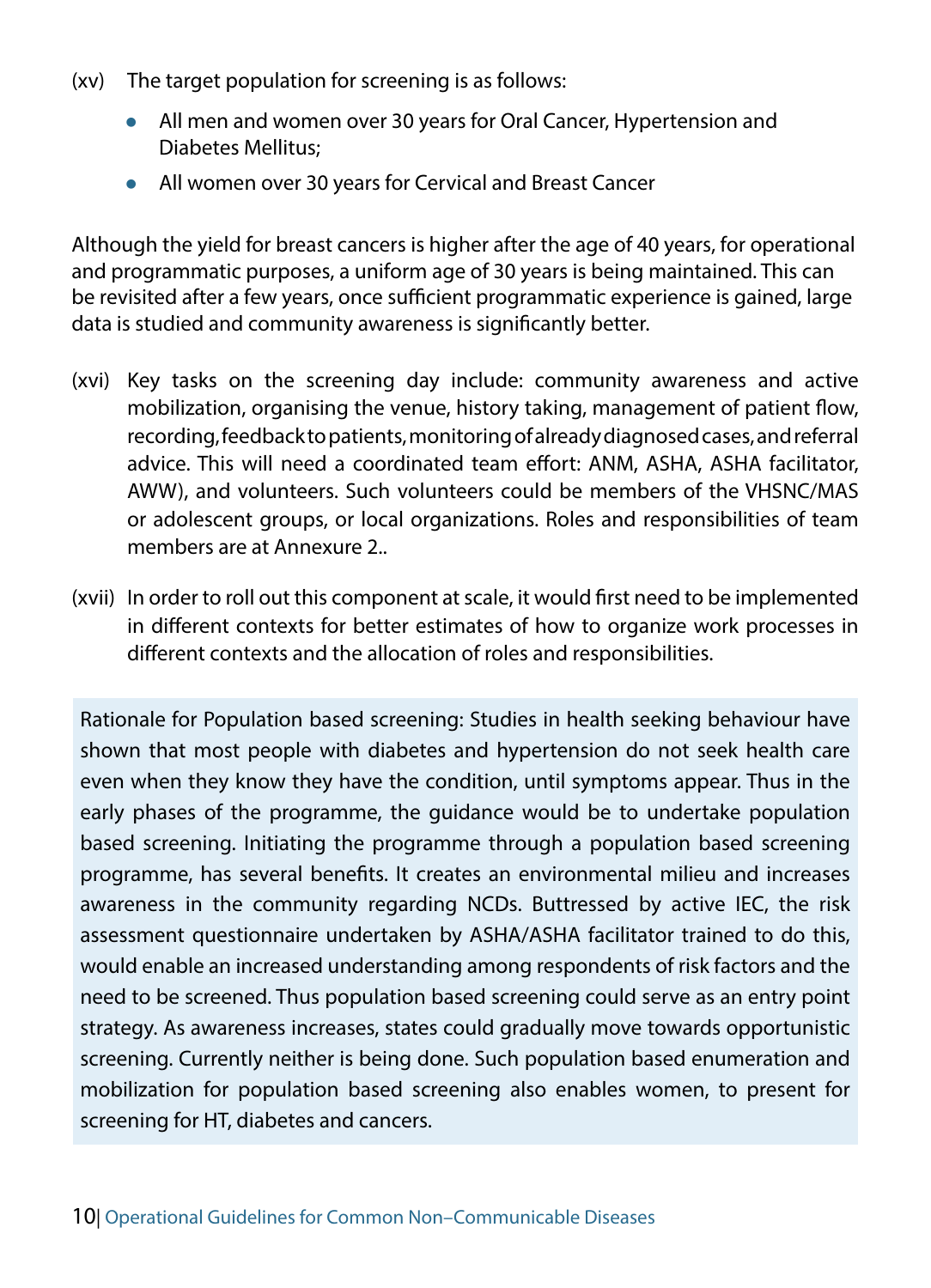(xviii) Implementation of this programme would be through the regular health system, supported by the District NCD cell for planning, monitoring and reporting.

#### **iv. Health Promotion Including the use of IEC for Behaviour Change Communication**

- (i) Promoting healthy behaviours to effect lifestyle behaviour change, is critical for prevention and control of hypertension and diabetes and some other forms of non-communicable disease. States would develop context specific strategies for lifestyle modification and for promoting healthy behaviours for primary prevention. Such strategies would need to be targeted at individuals, families, and communities. States should develop an Integrated health promotion strategy that envisages convergence, multitasking and pooling of resources from various programmes.
- (ii) IEC messages would aim at increasing awareness on risk factors of NCDs, healthy lifestyle and benefits of screening. They would also focus on the benefits of improving lifestyle behaviours such as cessation of tobacco and harmful use of alcohol, poor dietary habits, and lack of exercise. The district NCD cell will collect information on locally available healthy foodstuffs that should be encouraged and use this in the development of messages for healthy lifestyles. Linkages would be made with existing tobacco cessation programmes. States must also use MMUs to display audio visual messages related to prevention and health promotion.
- (iii) Individual and family counselling will be needed for those who are started on treatment for compliance to treatment and for lifestyle modifications. IEC material and patient brochures/leaflets that promote healthy behaviours, exercise routines, dietary advice, avoiding substance abuse and compliance with treatment including through use of IT would need to be developed. IEC leaflets would be distributed to those who are diagnosed with NCD to enable them to develop individual health plans (diet/exercise).
- (iv) States should make the effort to link with AYUSH systems to incorporate appropriate prevention and promotion strategies, including practice of Yoga. For community level awareness raising, platforms such as meetings of Gram Sabha, SHGs, VHSNCs would be used. The use of traditional media such as Kala Jathas, use of folk/local media, and flip charts, flash cards, IT and social media etc, would be promoted. Local folk media could also be used creatively to raise community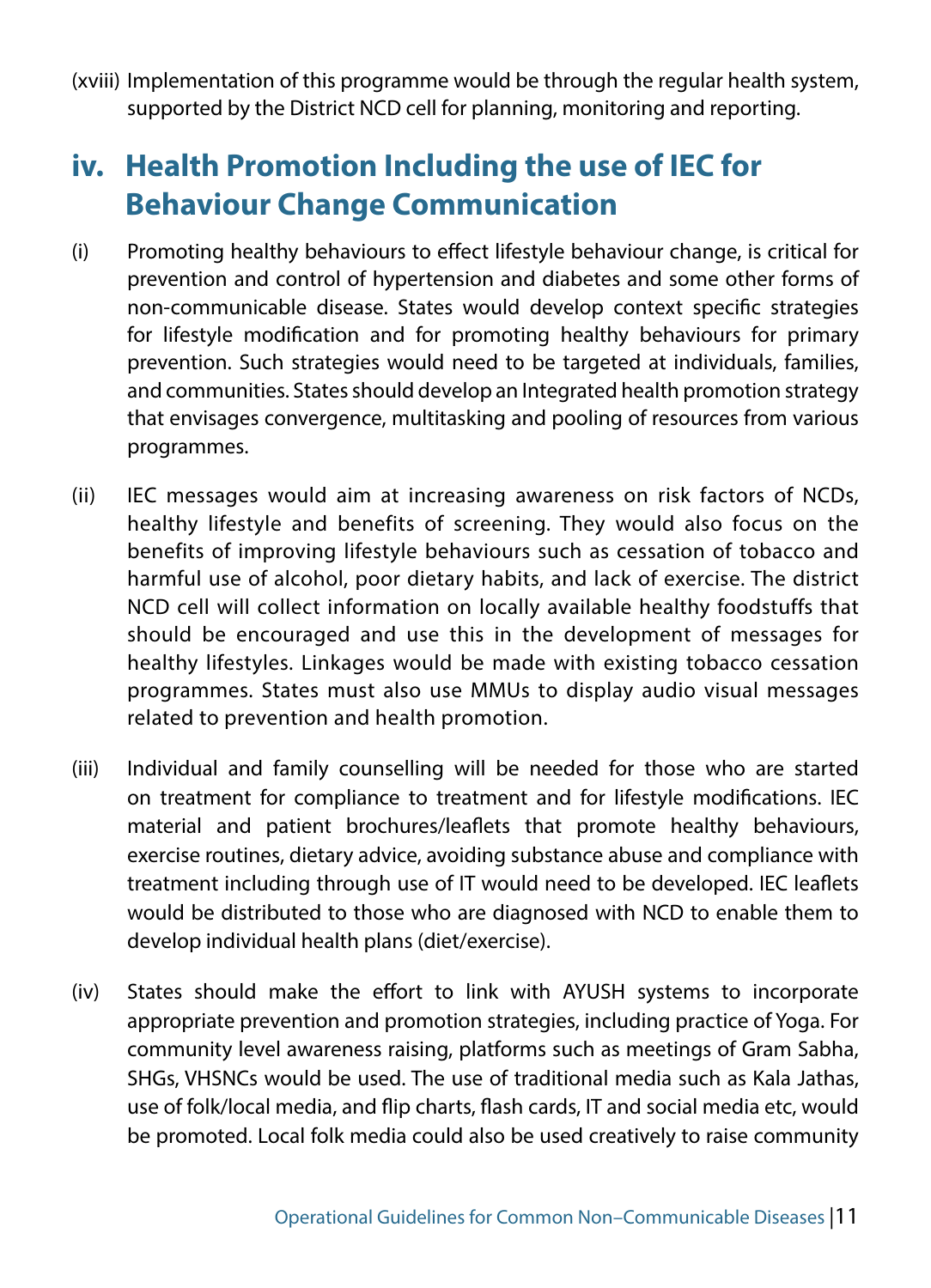awareness and mobilize for screening and ensuring treatment compliance. States could also consider dissemination of NCD related communication messages at local gatherings, religious festivals, camps, and targeted messages using IT for patients and those at risk etc.

- (v) Among those diagnosed with NCD, patient support groups facilitated by the ASHA/ASHA facilitator to improve motivation and share challenges and success related to life style changes, behaviour modification, reduction of substance abuse and adherence to treatment should be created.
- (vi) The VHSNC and MAS which represents a community collective besides PRIs and ULBs would play an important role in raising community awareness about NCD screening among community leaders and influencers. Similar to the role in the Village Health and Nutrition Day, the VHSNC/MAS members would support the ASHA and ANM during the screening day to help manage patient flows, support and direct referrals. In addition, the VHSNC would advocate with the block/district administration with the support of other community groups and influential leaders to heighten public understanding of the benefits of regular exercise and Yoga and create public parks and other spaces for exercise and encourage physical activity in schools.
- (vii) The Rogi Kalyan Samiti at the level of the Primary Health Centre/ Community Health Centre, would be sensitized to the intervention, to enable addressing issues of procurement and supply of drugs and diagnostics, support for diagnostics, and referral to secondary or tertiary care centres and follow up.

#### **v. Referral and Treatment: Ensuring Continuity of Care**

- (i) Those with a **systolic BP of over 140 and a diastolic BP of over 90 mm of Hg, or random blood sugar of 140 mg/dl and above)** would be referred to a Medical officer (MBBS), at the nearest facility, for confirmation, conducting relevant laboratory investigations, and initiation of treatment.
- (ii) Those who are found positive for cancer/precancerous lesions will be referred by ANM/Staff Nurses in specified screening sites to the appropriate PHCs/CHC/ DH for confirmation and treatment by trained specialists, as per the Operational Framework developed for Cancer Screening and Management. While the most effective approach for cervical cancer is the single visit approach in which screening and treatment can be offered on the same visit, states will need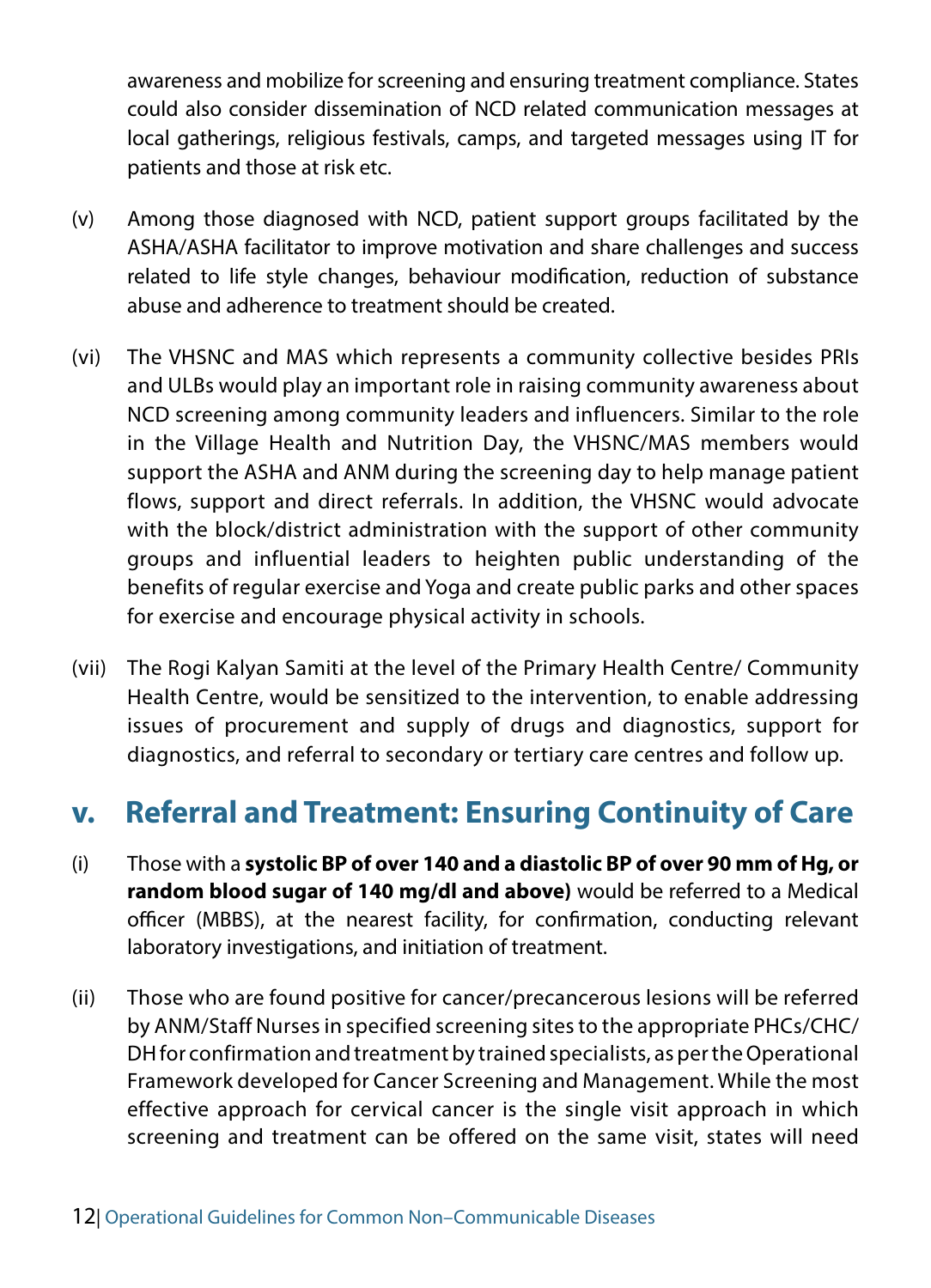to assess if they are currently able to meet the objectives of decentralising screening close to the community and minimising patient visits.

- (iii) It will be unethical to screen patients without ensuring the appropriate treatment plan. There should be measures to ensure the referral to appropriate CHC/ SDH/ DH and tertiary health centres (medical colleges), so that each patient can be followed up. Providers would be oriented in the use of standard treatment guidelines for diagnosis and treatment of common NCDs. The ANM and ASHA should also be aware of the complete treatment protocol.
- (iv) Once the diagnosis of HT/Diabetes is established, the patient must receiveat least a month's supply of drugs from the PHC. Once the condition is stable, the state could also decide to provide the patient with a three- month supply, with the ANM/ASHA visiting the patient each month for ensuring compliance, checking on diet and life style modification, and measuring the blood pressure/ blood glucose. Alternatively, a three-month drug supply could be stocked with the ANM at Sub Centre, to be given each month. Either way, sufficient drug supplies need to be made available at the PHC.
- (v) The patient will need to go the PHC for the first follow up at the end of the first three months after diagnosis, and sooner if required. An annual specialist consultation at the nearest nodal CHC with an NCD clinic, is also recommended, based on the decision of the MO at the PHC.
- (vi) For those individuals who are already on treatment under the care of a private practitioner, they could be offered the choice of taking drugs from the public health system, after appropriate confirmation. However, these individuals would be visited regularly by the frontline workers, monitored for compliance with treatment/lifestyle changes and recorded in the health card.
- (vii) Community Follow up of these individuals would be by the ASHA making visits to enable positive behaviour modifications, treatment compliance, and encouraging patients to go the sub centre for regular check-up of BP/blood glucose. Some states have also provided the ASHA with BP apparatus and glucometers to undertake regular examinations at the village level. The ASHA will prioritize those households where there are treatment defaulters or those who experience complications. The aim is to minimize treatment defaulters and to achieve hypertension and glycaemic control at an individual and population level. The ANM would also conduct regular home visits.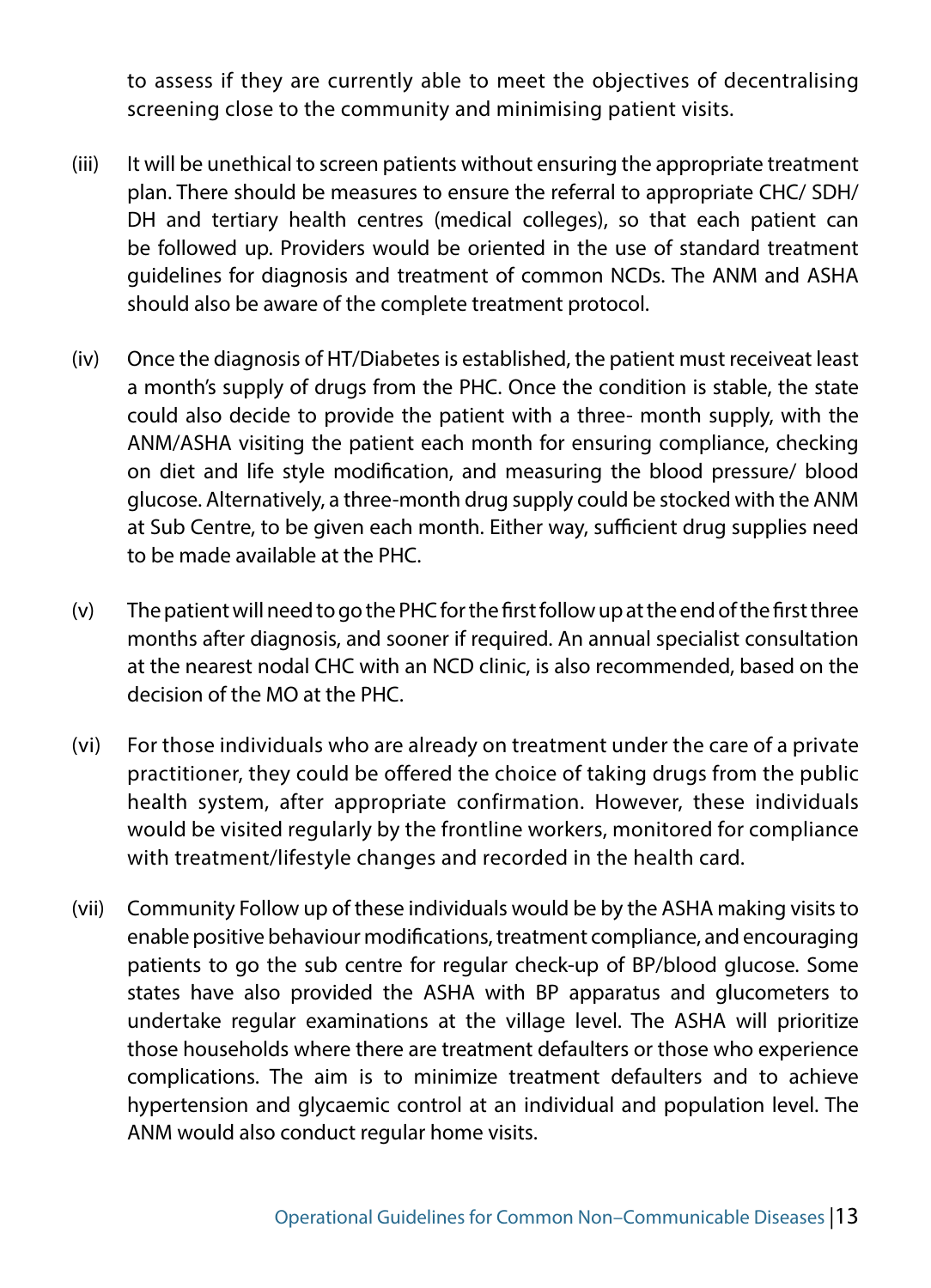#### **vi. Drugs and Diagnostics**

- (i) The ANM/ASHA team would need to have a glucometer, sufficient strips, a BP apparatus, a tape measure, and a torch in working condition. This would be reviewed at the monthly meeting, and supplies ensured. Equipment for screening of cancers are as follows: examination lamp with white light, autoclave, Cusco's speculum, Dental Mouth Mirrors, and torch with white light. All BP instruments and glucometers have to be periodically calibrated. This would be facilitated by the Biomedical Equipment Maintenance programme.
- (ii) Patient refills of drugs for HT and Diabetes would be made available by the PHC and recorded and reported by the ANM while distributing at the SC/HWC. A tablet count of remaining drugs would be made at the time of each refill.
- (iii) Drug supplies would be as per the state Essential Drug List, facility wise and buffer stocks would be maintained at all levels.
- (iv) An ICT mechanism to capture complaints about shortfall/ defect/ likely shortfall would also need to be created.

#### **vii. Capacity Building Plan**

- (i) For HT/DM and screening of oral and breast cancers, ANMs/MPWs would be trained in a three -day module, and ASHAs in a five day module, with one day of overlap for integrated training, so that they are able to better function as a team. The contents would cover: the process of enumeration and family folder creation, signs, symptoms and sequelae of NCDs, early symptoms of hypoglycemia, presentations of common cancers, heart attacks and strokes, skills of measurement of Blood pressure and blood glucose, history taking/ completion of forms for community based assessment, recognising oral lesions, breast palpation, organizing work processes during screening days, referral, follow up to ensure continuity of care, drugs and side effects, and documentation and reporting. (Annexure 3).
- (ii) ANM's in selected sub centers, Staff Nurses and LHVs will require two weeks training at a DH/ tertiary care institutions for training in VIA.
- (iii) MOs will need training for a period of five days in a tertiary care setting.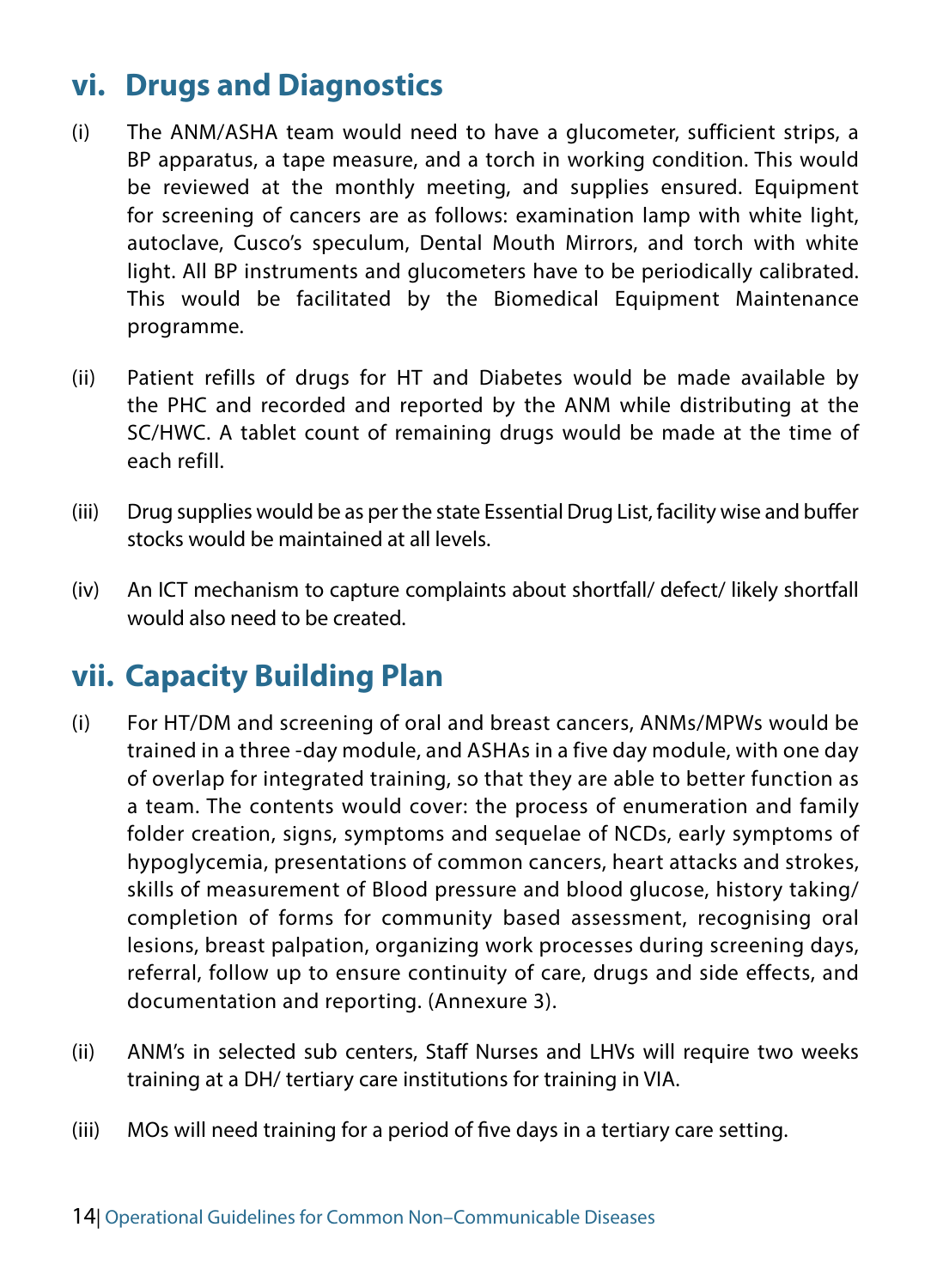- (iv) For HT/DM, MOs to be (re) trained in a one-day module covering programmatic elements, supportive supervision, standard treatment guidelines, cardio vascular risk assessments, (use telemedicine/consultation with internal medicine specialists CHC/DH), assessment for complications, etc.
- (v) A one-day orientation and training of VHSNC members on NCD: risk factors and to review preventable deaths – as a form of community monitoring, will be undertaken.
- (vi) A one day Orientation of Programme officers and BPM/DPM would be required so that they are in synergy with the programme features and understand the roles and responsibilities related to support (including availability of drugs and consumables), monitoring (reports, records) and supervision.

#### **viii.Financial Requirement**

MOHFW already provides funds to states for screening, logistics and training under the NPCDCS programme. A tentative costing for additional costs is at Annexure 4.

#### **ix. Monitoring and Supervision**

The overall responsibility for monitoring and supervision of field activities is with the Primary Health Centre Medical officer. Review of the programme should be an integral a part of monthly review meetings, field supervision, and data monitoring. Recording and reporting at all levels would be aligned with NPCDCS guidelines.

The following indicators would be used to monitor the programme, and these would be synergized with existing records and reports under the NPCDCS programme. Data would also need to be disaggregated by age and sex to enable creation of a data base to enable learning and better focus programmatic efforts

- (i) % of population over 30 years whose blood pressure and blood sugar was measured in last two years.
- (ii) % of population over 30 years who were screened for Oral Cancer.
- (iii) % of women over 30 years screened for Cervical Cancer.
- (iv) % of women over 30 years screened for Breast Cancer.
- (v) % of those screened positive for HT/DM who were examined at the PHC/CHC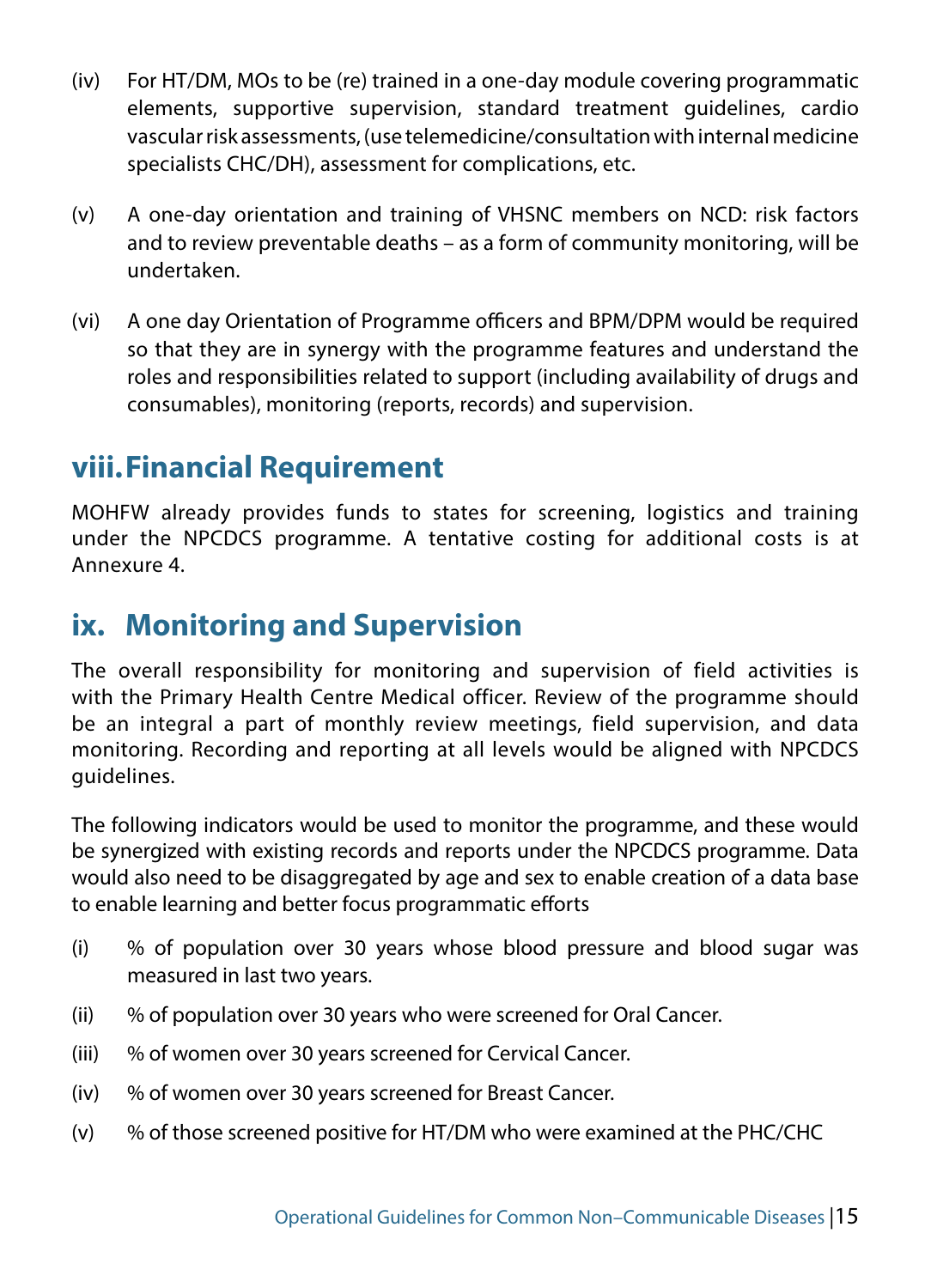- (vi) % of those who were initiated on treatment at PHC or above who are still under treatment, un-interrupted for the last three months
- (vii) % of those currently on treatment who have achieved blood pressure/sugar control
- (viii) % of those who were screened positive for each of the cancers that underwent biopsy at the CHC/DH
- (ix) % of those who underwent treatment for each of the cancers who are screened periodically.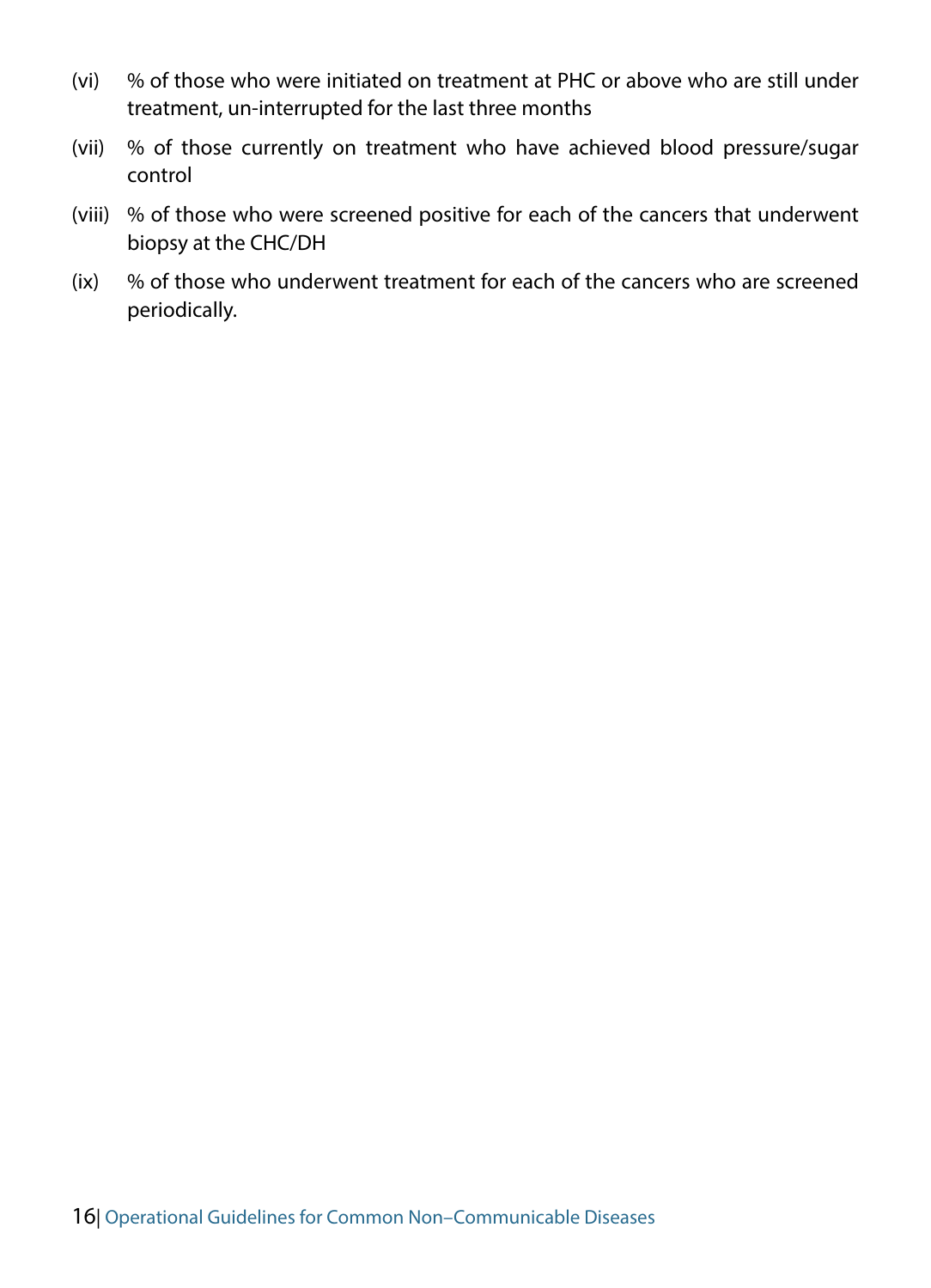#### **Annexure 1: Community Based Assessment Checklist (CBAC) for Early Detection of Non- Communicable Diseases**

| <b>General Information</b>                 |                                             |  |  |
|--------------------------------------------|---------------------------------------------|--|--|
| Name of ASHA<br>Village                    |                                             |  |  |
| Name of ANM                                | Sub Centre                                  |  |  |
| <b>PHC</b><br>Date                         |                                             |  |  |
| <b>Personal Details</b>                    |                                             |  |  |
| Name                                       | Any Identifier (Aadhar Card, UID, Voter ID) |  |  |
| Age<br>RSBY beneficiary: (Y/N) ___________ |                                             |  |  |
| Sex<br>Telephone No.                       |                                             |  |  |
| <b>Address</b>                             |                                             |  |  |

| <b>Part A: Risk Assessment</b> |                                                   |                            |                        |                   |                    |  |
|--------------------------------|---------------------------------------------------|----------------------------|------------------------|-------------------|--------------------|--|
| <b>Question</b><br>Range       |                                                   |                            |                        | <b>Circle any</b> | <b>Write score</b> |  |
| 1.                             | What is your age?                                 | 30-39 years                |                        | $\Omega$          |                    |  |
|                                | (in complete years)                               | 40-49 years                |                        |                   |                    |  |
|                                |                                                   | $\geq 50$ years            |                        | $\overline{2}$    |                    |  |
| 2.                             | Do you smoke or                                   | Never                      |                        | $\Omega$          |                    |  |
|                                | consume smokeless                                 |                            | Used to consume in the | 1                 |                    |  |
|                                | products such as Gutka;                           | past / Sometimes now       |                        |                   |                    |  |
|                                | or Khaini?                                        | Daily                      |                        | $\mathfrak{p}$    |                    |  |
| 3.                             | Do you consume Alcohol                            | No                         |                        | $\Omega$          |                    |  |
|                                | daily?                                            | Yes                        |                        | 1                 |                    |  |
| 4.                             | Measurement of waist                              | Female                     | <b>Male</b>            |                   |                    |  |
|                                | (in cm)                                           | $<$ 80 cm                  | $<$ 90 cm              | $\Omega$          |                    |  |
|                                |                                                   | 80-90 cm                   | 90-100 cm              | 1                 |                    |  |
|                                |                                                   | >90 cm                     | $>100$ cm              | $\overline{2}$    |                    |  |
| Do you undertake any<br>5.     |                                                   | Less than 150 minutes in a |                        | $\Omega$          |                    |  |
|                                | physical activities for<br>minimum of 150 minutes | week                       |                        |                   |                    |  |
|                                |                                                   | At least 150 minutes in a  |                        | 1                 |                    |  |
| in a week?                     |                                                   | week                       |                        |                   |                    |  |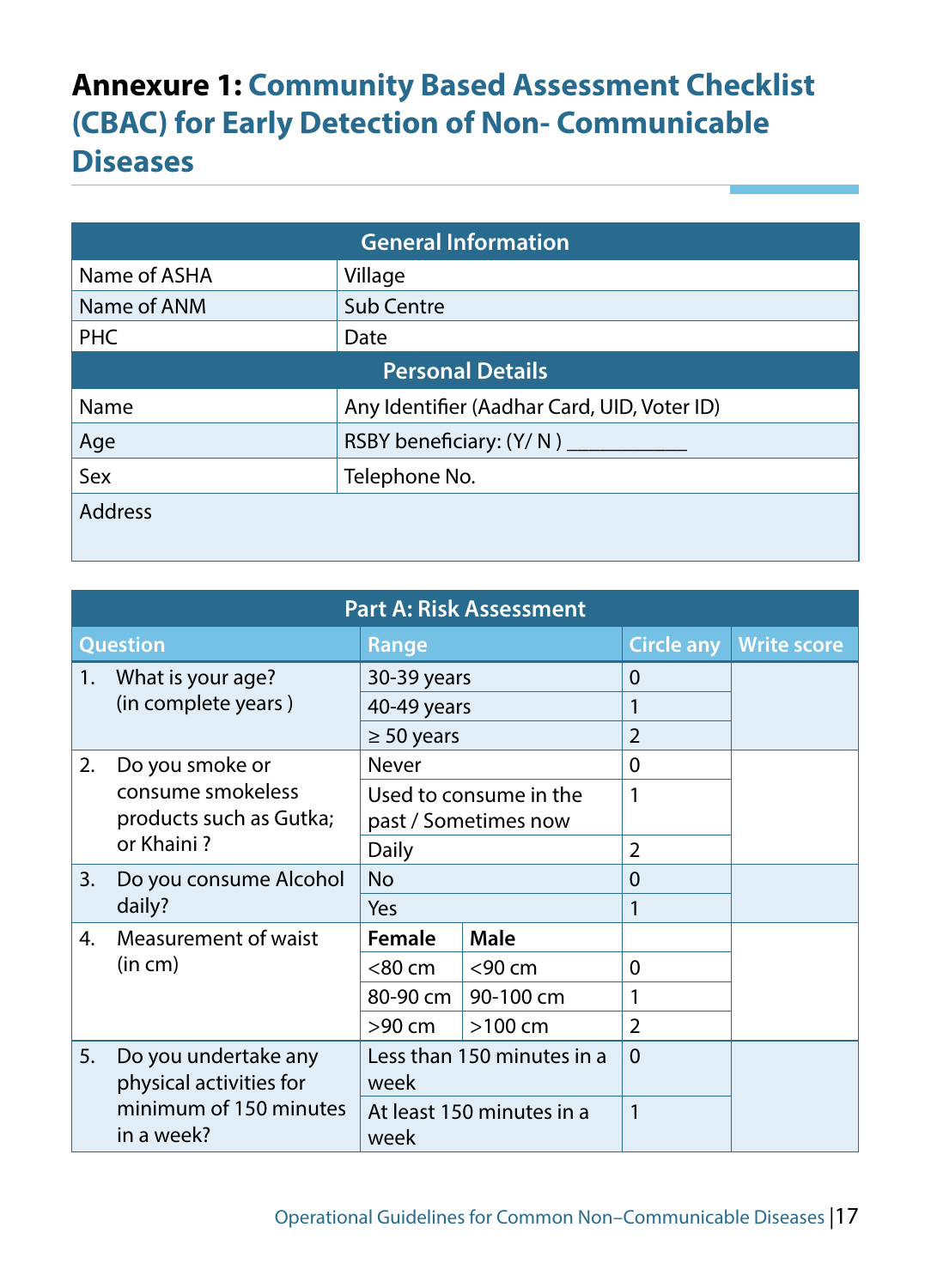|                    | <b>Part A: Risk Assessment</b>                                                                                |       |                   |                    |  |  |
|--------------------|---------------------------------------------------------------------------------------------------------------|-------|-------------------|--------------------|--|--|
|                    | <b>Question</b>                                                                                               | Range | <b>Circle any</b> | <b>Write score</b> |  |  |
| 6.                 | Do you have a family                                                                                          | No    | 0                 |                    |  |  |
|                    | history (any one of your<br>parents or siblings) of<br>high blood pressure,<br>diabetes and heart<br>disease? | Yes   |                   |                    |  |  |
| <b>Total Score</b> |                                                                                                               |       |                   |                    |  |  |

A score above 4 indicates that the person may be at risk for these NCDs and needs to be prioritized for attending the weekly NCD day

| Part B: Early Detection: Ask if Patient has any of these Symptoms         |        |                                            |        |  |  |
|---------------------------------------------------------------------------|--------|--------------------------------------------|--------|--|--|
| <b>B1: Women and Men</b>                                                  | Yes/No | <b>B2: Women only</b>                      | Yes/No |  |  |
| Shortness of breath                                                       |        | Lump in the breast                         |        |  |  |
| Coughing more than 2 weeks                                                |        | Blood stained discharge<br>from the nipple |        |  |  |
| Blood in sputum                                                           |        | Change in shape and size of<br>breast      |        |  |  |
| History of fits                                                           |        | Bleeding between periods                   |        |  |  |
| Difficulty in opening mouth                                               |        | Bleeding after menopause                   |        |  |  |
| Ulcers /patch /growth in the<br>mouth that has not healed in<br>two weeks |        | Bleeding after intercourse                 |        |  |  |
| Any change in the tone of<br>your voice                                   |        | Foul smelling vaginal<br>discharge         |        |  |  |

*In case the individual answers Yes to any one of the above mentioned symptoms, refer the patient immediately to the nearest facility where a Medical Officer is available.*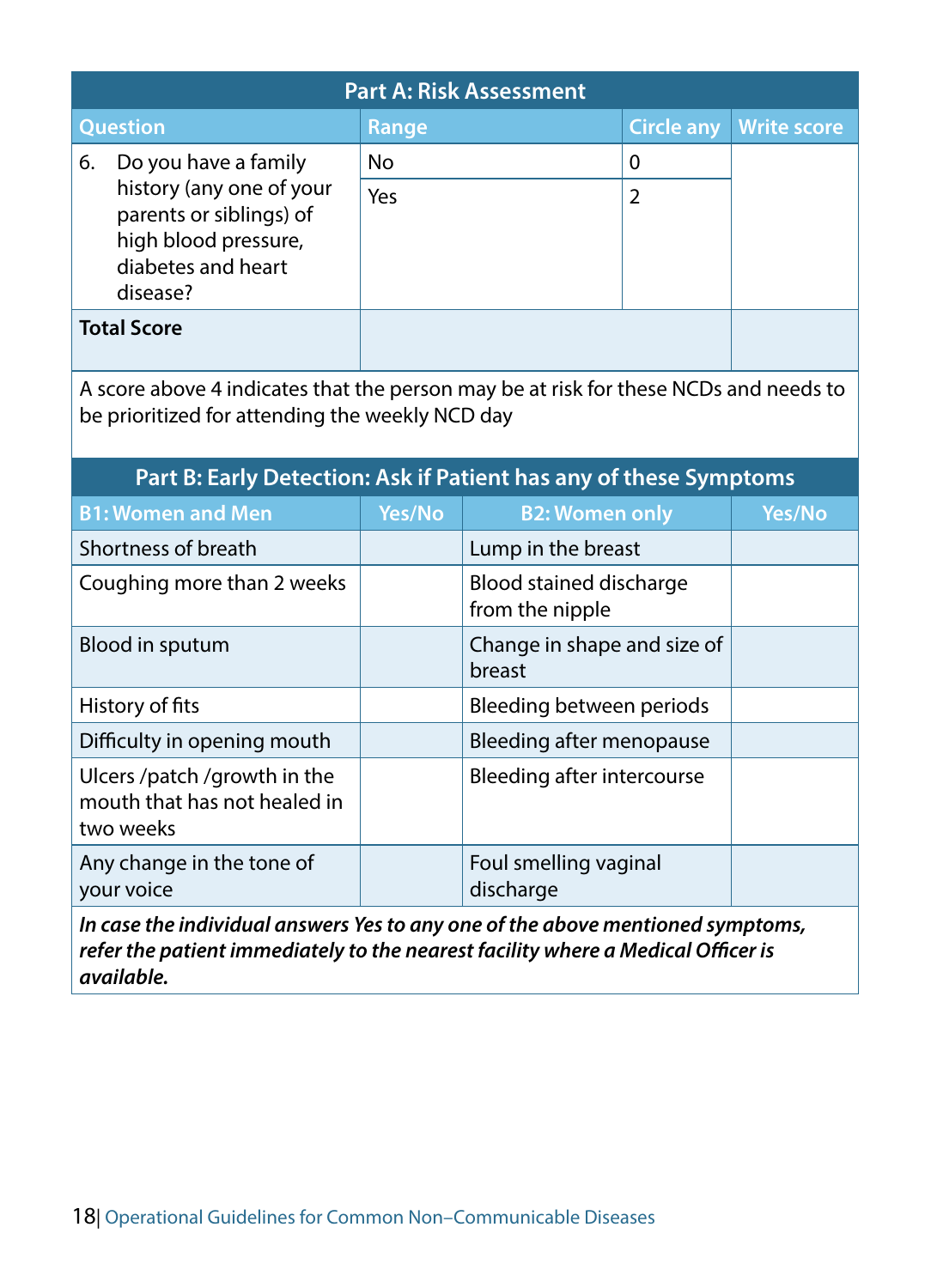#### **Annexure 2 : Roles and Responsibilities of the Primary Health Care Team in Prevention, Early Detection and Management of NCD**

This table delineates roles for the ASHA, ANM and the members of the team at the primary health centre. States with an adequate MPW (Male) workforce could also use them in a complementary role with the ANM, for HT/DM and oral cancer screening. Once in place, the proposed mid-level health care providers (MLHP) will have a prominent role in leading the effort at the level of the sub centre.

| <b>Activity</b>    | <b>Role of ASHA</b>                                                                                                                                                                                                                                                                                                                                                                                                                            | Role of ANM*                                                                                                                                                                                                                                                | <b>Role of PHC Team</b><br>(MO, Lady Health<br><b>Visitor, Laboratory</b><br><b>Technician)</b> |
|--------------------|------------------------------------------------------------------------------------------------------------------------------------------------------------------------------------------------------------------------------------------------------------------------------------------------------------------------------------------------------------------------------------------------------------------------------------------------|-------------------------------------------------------------------------------------------------------------------------------------------------------------------------------------------------------------------------------------------------------------|-------------------------------------------------------------------------------------------------|
| <b>Home visits</b> | <b>Enumeration of</b><br>the population and<br>creation of family<br>folder/health card<br>Complete CBAC<br>for NCD screening,<br>identify individuals<br>with high risk<br>behaviours<br>Mobilization<br>of community<br>members to attend<br>screening<br>Raising awareness<br>about NCDs,<br>including about the<br>effects of tobacco<br>consumption,<br>alcohol use, obesity,<br>family history, lack of<br>exercise, unhealthy<br>diets. | Review completed<br><b>CBAC</b> for cancer<br>symptoms/epilepsy/<br>COPD and refers as<br>appropriate.<br>Supportive supervision<br>- through joint visits<br>with ASHA, where<br>required in order to<br>motivate people to<br>attend the screening<br>day |                                                                                                 |

The table below illustrates the HR roles for NCD screening in primary care: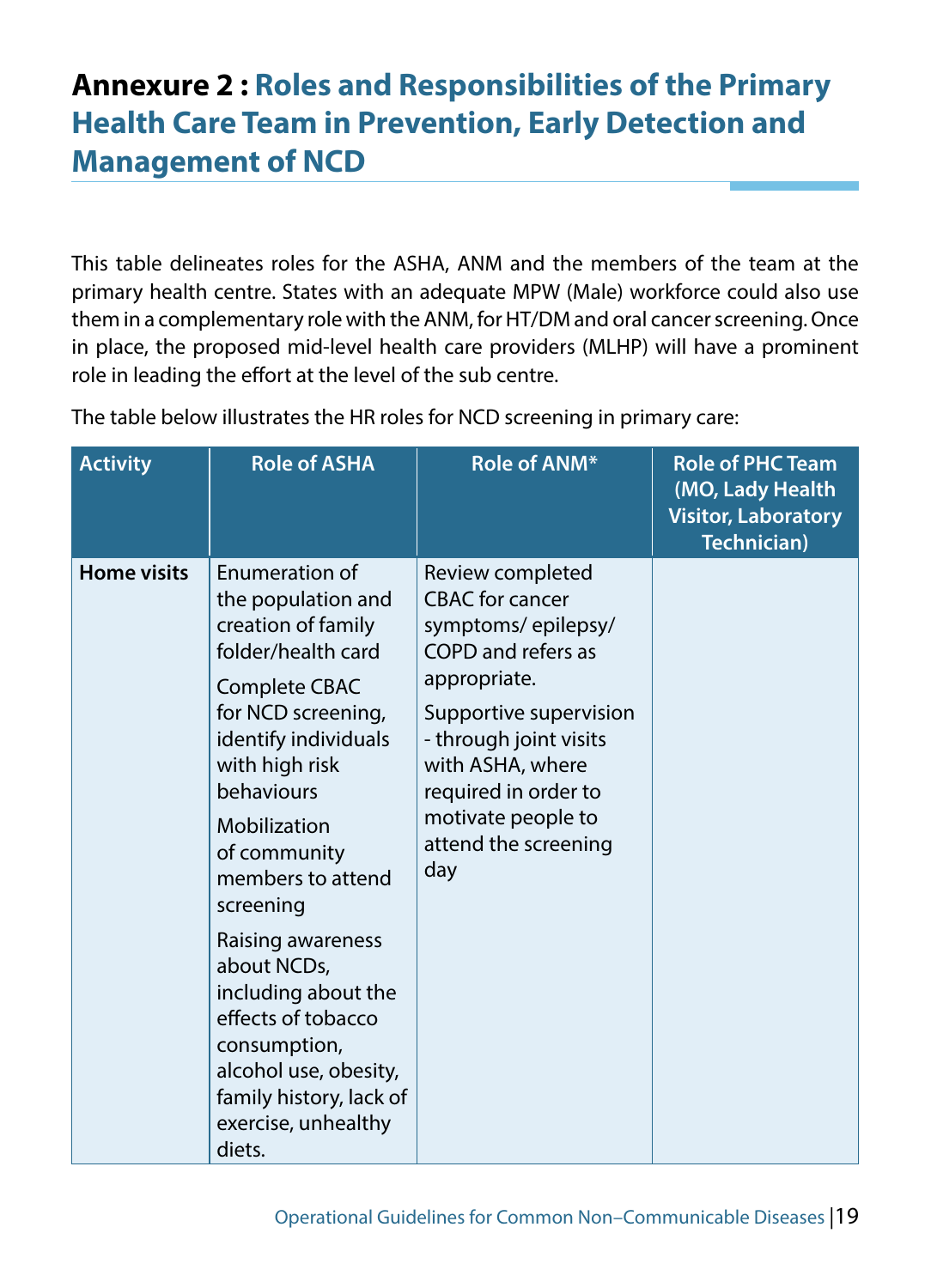| <b>Activity</b>                                 | <b>Role of ASHA</b>                                                                                                                                                                                                                                                                                                                                                  | Role of ANM*                                                                                                                                                                                                                                                                                                                                                                                                                                                                                  | <b>Role of PHC Team</b><br>(MO, Lady Health<br><b>Visitor, Laboratory</b><br><b>Technician)</b>                                                                                                                                                                                                                                                                                                                                                                                                                                                                                                                                                                                                                                         |
|-------------------------------------------------|----------------------------------------------------------------------------------------------------------------------------------------------------------------------------------------------------------------------------------------------------------------------------------------------------------------------------------------------------------------------|-----------------------------------------------------------------------------------------------------------------------------------------------------------------------------------------------------------------------------------------------------------------------------------------------------------------------------------------------------------------------------------------------------------------------------------------------------------------------------------------------|-----------------------------------------------------------------------------------------------------------------------------------------------------------------------------------------------------------------------------------------------------------------------------------------------------------------------------------------------------------------------------------------------------------------------------------------------------------------------------------------------------------------------------------------------------------------------------------------------------------------------------------------------------------------------------------------------------------------------------------------|
| HWC/SC or<br><b>Village (fixed</b><br>day/week) | Raise awareness<br>and mobilize the<br>community to<br>attend weekly 'fixed<br>day' NCD screening<br>at the HWC/ village<br>States to consider<br>the possible role<br>of ASHA for the<br>delivery of screening<br>(i.e. measuring blood<br>pressure and blood<br>glucose).<br>Lifestyle counselling/<br><b>BCC</b> for people<br>with diabetes and<br>hypertension, | Undertake blood<br>pressure and blood<br>glucose measurement;<br>Refer cases with high<br>BP and blood glucose,<br>symptoms requiring<br>investigation for cancer<br>to the appropriate<br>facility for confirmation<br>and initiation of<br>treatment plan.<br>Provide follow-up<br>management for<br>patients (monthly<br>drug supply, periodic<br>BP/ blood sugar<br>measurement, referral<br>for complications)<br>Supportive supervision<br>for ASHAs conducting<br><b>NCD</b> screening | Technical support for<br>the ANM/ASHA<br>Maintain records,<br>analyse and submit<br>to district.<br>Supportive<br>supervision on NCD<br>Day.<br>Plan review of select<br>cases during routine<br>visits.<br>Confirmation of<br>diagnosis** and<br>initiation of a<br>treatment plan for<br>people with diabetes<br>and hypertension<br>at PHC/CHC/DH.<br>Provide one-three<br>months' supply of<br>drugs.<br>First follow up at<br>three - months<br>for all, or sooner<br>for patients<br>with concerns/<br>complications,<br>Manage and/or<br>refer complications<br>and cases requiring<br>diagnostic work-up<br>for cancer/COPD/<br>epilepsy referred by<br>the ANM<br>Consider annual<br>referral to specialist<br>for HT/diabetes |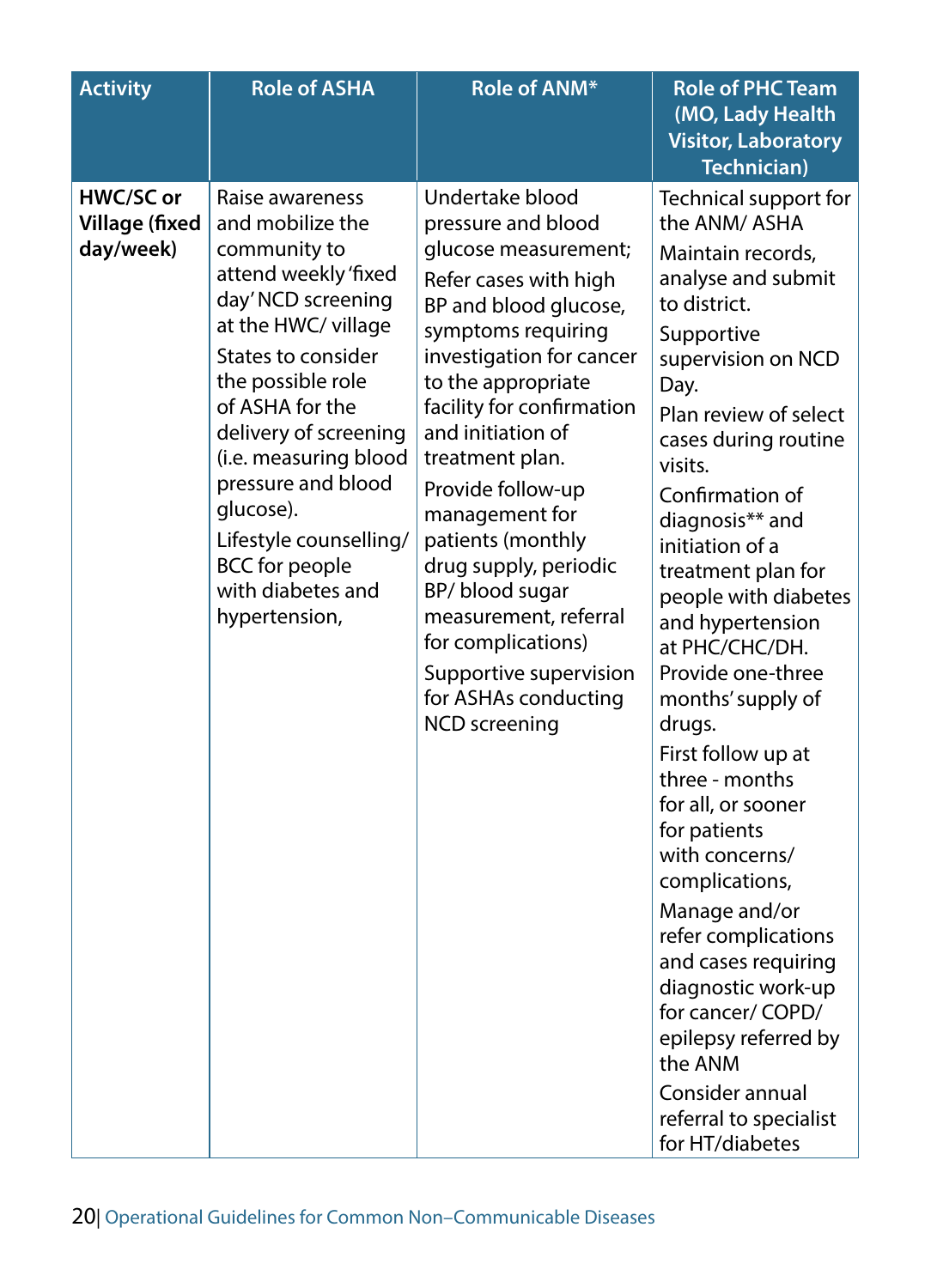| <b>Activity</b>                              | <b>Role of ASHA</b>                                                                                                                                                                                                                                                                                            | Role of ANM*                                                                                                                                                                                                 | <b>Role of PHC Team</b><br>(MO, Lady Health<br><b>Visitor, Laboratory</b><br><b>Technician)</b> |
|----------------------------------------------|----------------------------------------------------------------------------------------------------------------------------------------------------------------------------------------------------------------------------------------------------------------------------------------------------------------|--------------------------------------------------------------------------------------------------------------------------------------------------------------------------------------------------------------|-------------------------------------------------------------------------------------------------|
| <b>Navigation</b><br><b>Services</b>         | ASHAs to<br>accompany patients<br>to health facilities/<br>referral centres and<br>guide them through<br>the consultation and<br>diagnostic processes,<br>on an as required<br>basis.<br>To be done by ASHA<br>on the basis of need<br>and availability<br>(however to be<br>compensated for<br>travel and day |                                                                                                                                                                                                              |                                                                                                 |
|                                              | wages)                                                                                                                                                                                                                                                                                                         |                                                                                                                                                                                                              |                                                                                                 |
| <b>Document</b><br>and record<br>maintenance | Maintains village<br>register and record<br>those cases on<br>treatment including<br>referral history.                                                                                                                                                                                                         | Maintain NCD register<br>(demographic details,<br>symptoms, BP/blood<br>glucose readings,<br>symptoms requiring<br>investigation for<br>cancers, referral,<br>treatment follow-up<br>data and complications) | <b>Maintain NCD</b><br>register on patient<br>management                                        |

\*Role of MPW(male) – In states with an adequate workforce of MPW(male), these functionaries could be used to support ANMs in NCD screening, especially for the conduct of screening during home visits/ outreach sessions for those unable to attend screening at the HWC/VHND and for those in difficult-to-access areas.

\*\* Role of lab technicians – Lab. technicians at the PHC/CHC/DH level should be well versed in measuring fasting, random and post-prandial blood glucose levels - and performing HbA1c tests, where appropriate.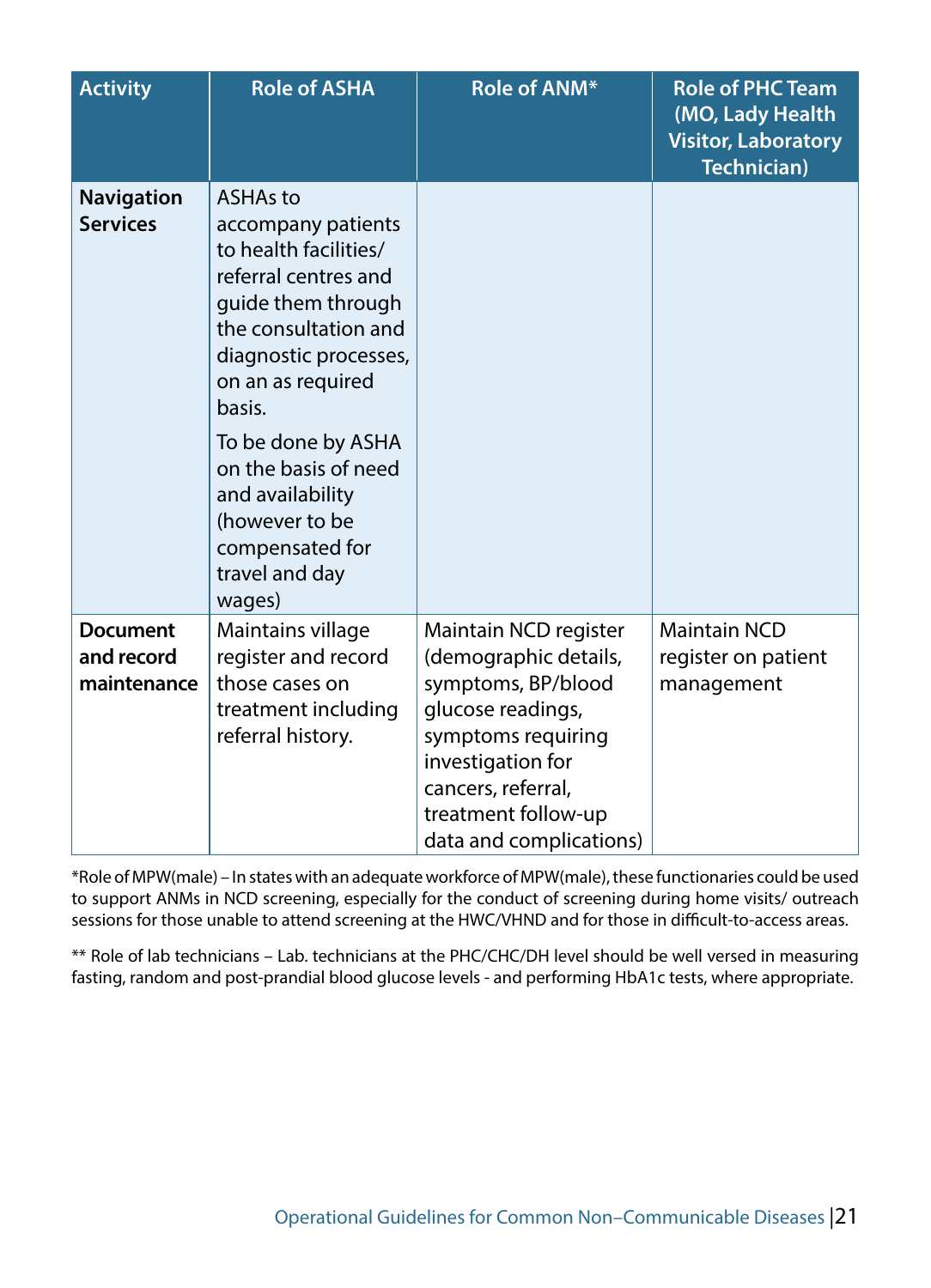These can be divided in to three categories – general skills, administrative skills and clinical skills:

- **General skills**: Organizing work processes during screening days; communications skills
- **Administrative skills:** process of enumeration and family folder creation (ASHA); follow up to ensure continuity of care; documentation and reporting (ASHA/ANM)
- **Clinical knowledge and skills:** signs, symptoms and sequelae of hypertension and diabetes, history taking, skills for measurement of blood pressure and blood glucose, drugs and side effects, referral (ASHA/ ANM), OVE, CBE, and VIA.

#### **Training Schedule**

- (i) Suggested schedule for the three-day training for ANM and five day training for ASHA, with content suitably structured for the roles of each.
	- $\cdot \cdot$  Principles and value of prevention, early detection and management
	- $\div$  Signs, symptoms and basic pathology of HT and diabetes
	- $\div$  Complications/sequel of HT and diabetes;
	- $\div$  Skills use of risk assessment tools, history taking, key messages in raising awareness, behaviour change modification.
	- Measurement of blood pressure
	- ❖ Measurement of blood glucose (Glucometer)
	- $\div$  Drugs and side effects; referral;
	- $\cdot \cdot$  follow up to ensure compliance with treatment, motivation and support for lifestyle changes, community meeting, patient support groups, continuity of care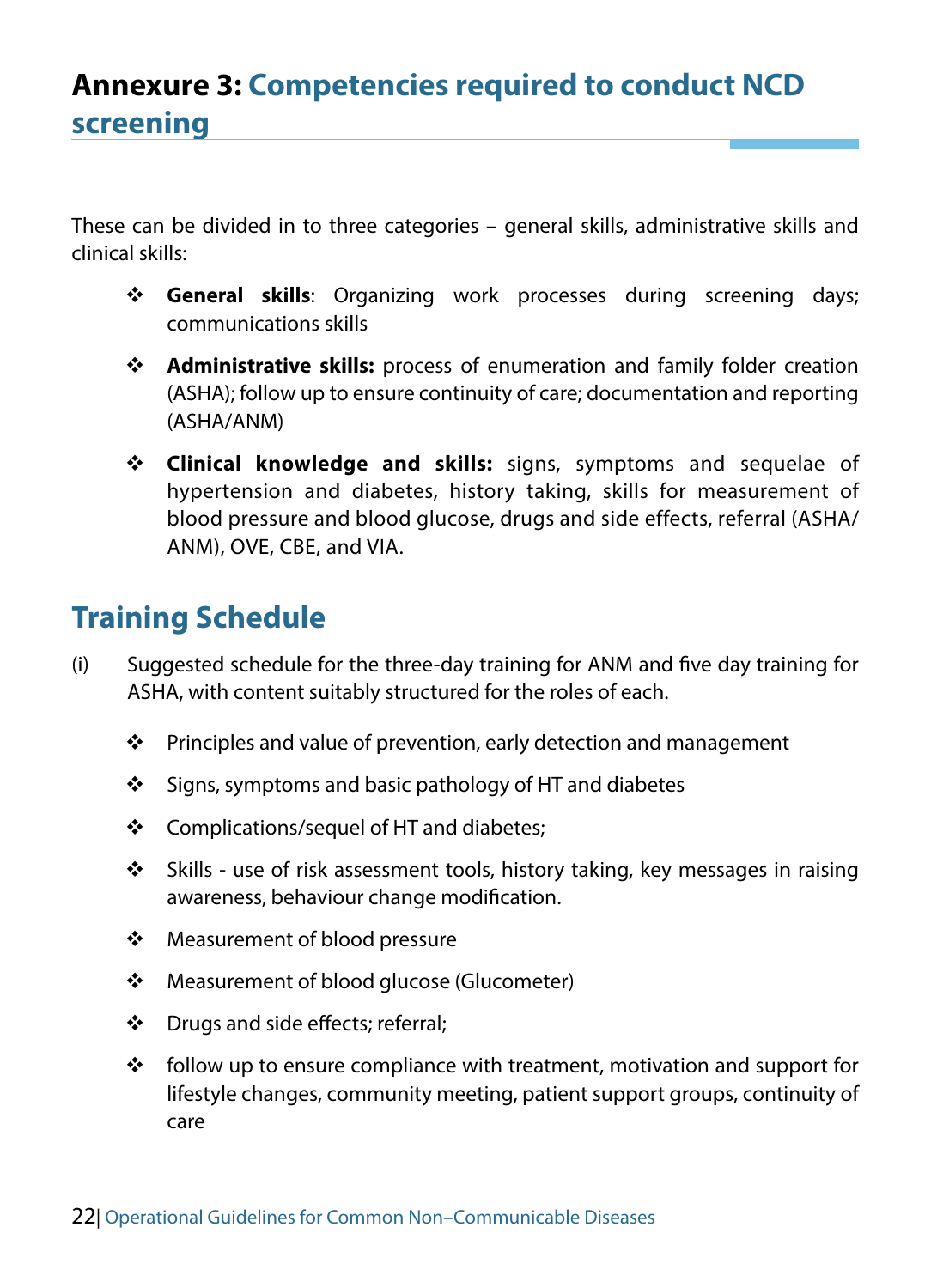- Overview of the NPCDCS programme; and the health systems approach to integrate primary care for NCDs
- ❖ Organizing weekly screening days, roles and responsibilities
- \* Enumeration and family folder creation; record keeping;
- (ii) Orientation/sensitization workshop for MO's (one day):

**Session 1:** Overview of the NPCDCS programme; orientation on prevention, early detection and management through a health systems approach to primary health care.

**Session 2:** Standard Treatment Guidelines; drugs and diagnostics

**Session 3:** Referral pathways; follow-up arrangements;

**Session 4:** Understanding performance based incentives, supportive supervision for ANMs/ASHAs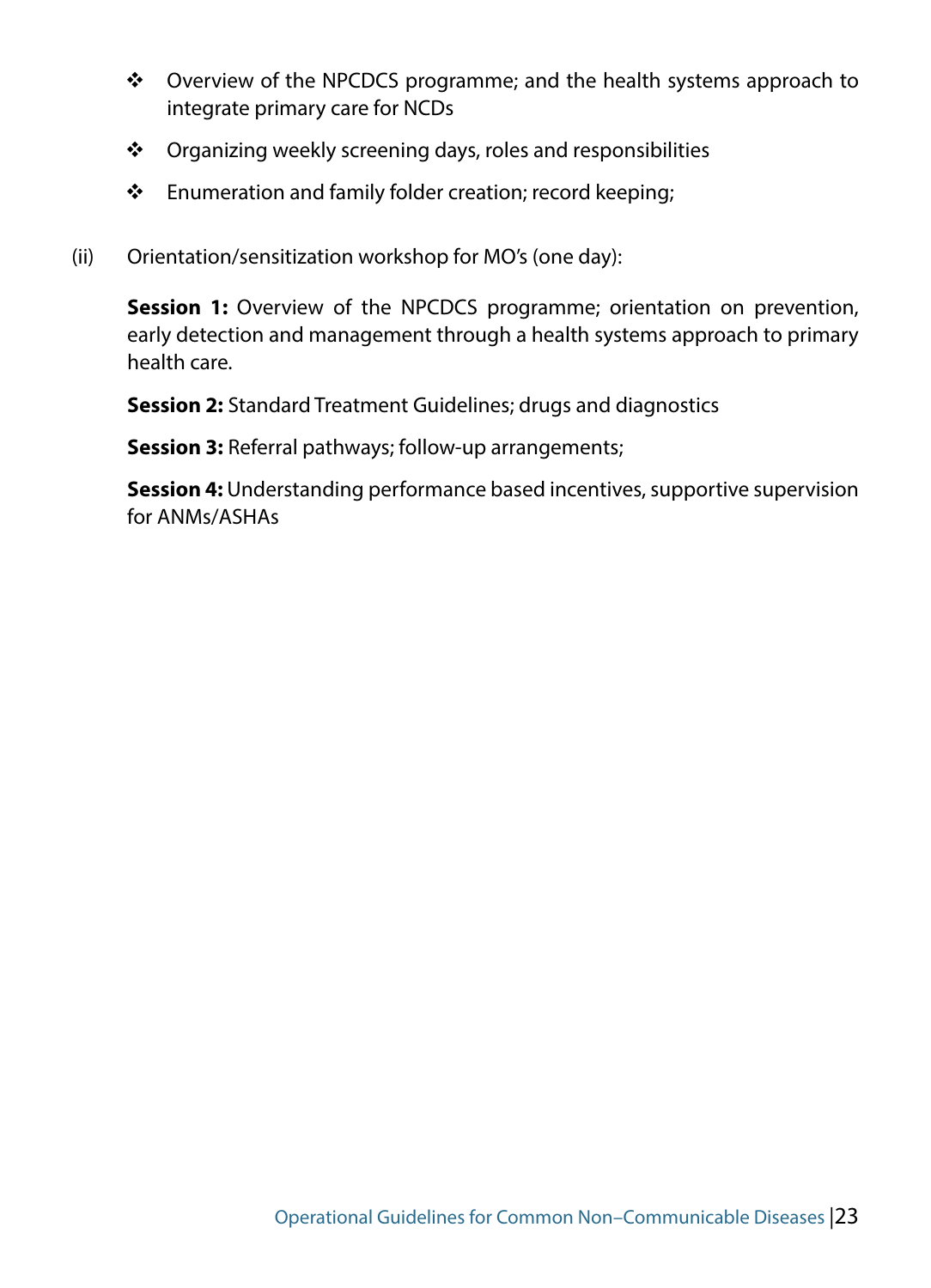#### **Annexure 4: Costs for Screening for HT/DM and Three Common Cancers (Oral, Cervical and Breast) at the Level of a Sub Centre**

#### **Assumptions**

- 1. Normative District Population: 20 lakhs covering both rural and urban areas.
- 2. Assuming 400 sub centres (each covering 5000 population) in a district, which would cover the total 20 lakh population
- 3. Population: 37% in age group over 30 years
- 4. Men and Women over 30 years in a SC area: (5000 population) : 1850 (HT/DM/Ca-oral)
- 5. Women over 30 years: 910: in a SC area: (5000 population)Ca Cx/Breast

#### **Costs**

- a. Equipment for HT (Sphygmomanometer) (Year 1 only): Rs. 1000
- b. Equipment for VIA: Examination lamp, Cusco's Speculum, autoclave, torch: Rs. 20,000
- c. Equipment: for OVE: Mouth Mirror, Led Torch: Rs. 3000
- d. Consumables: (Costing for cancer assumes 50% coverage in year 1, 65% coverage in year 2, and 80% coverage in year 3)
	- i. For Glucose testing Rs. 10/capita: (NPCDCS already provides Rs. 25,000):
	- $ii.$  For VIA: (Rs. 10/capita for gloves, cotton swabs, distilled water, acetic acid.
	- iii. For OVE (Rs. 10/capita). Wooden sticks, gloves, cotton, gauze
- e. Training/Modules for SC team: Rs. 1750
- f. Cost of training one provider for VIA: Rs. 18,000 (could be ANM/MO/SN): Rs. 18000
- g. IEC: 5000
- h. Health cards: Rs. 46,250
- i. Team Incentives: Rs. 15,000

#### **Cost Per one SC and Cost Per 400 SC (or Total 20 Lakh Population)**

|                             | Year 1      | Year 2    | Year 3    |
|-----------------------------|-------------|-----------|-----------|
| Cost for one SC             | 1,61,300    | 50,390    | 50,390    |
| <b>NPCDCS</b> provision     | 25,000      | 25,000    | 25,000    |
| <b>Additional budget/SC</b> | 1, 36, 300  | 25,390    | 25,390    |
| Cost per 400 SC/PHC/        | 5,45,20,000 | 99,90,400 | 99,90,400 |